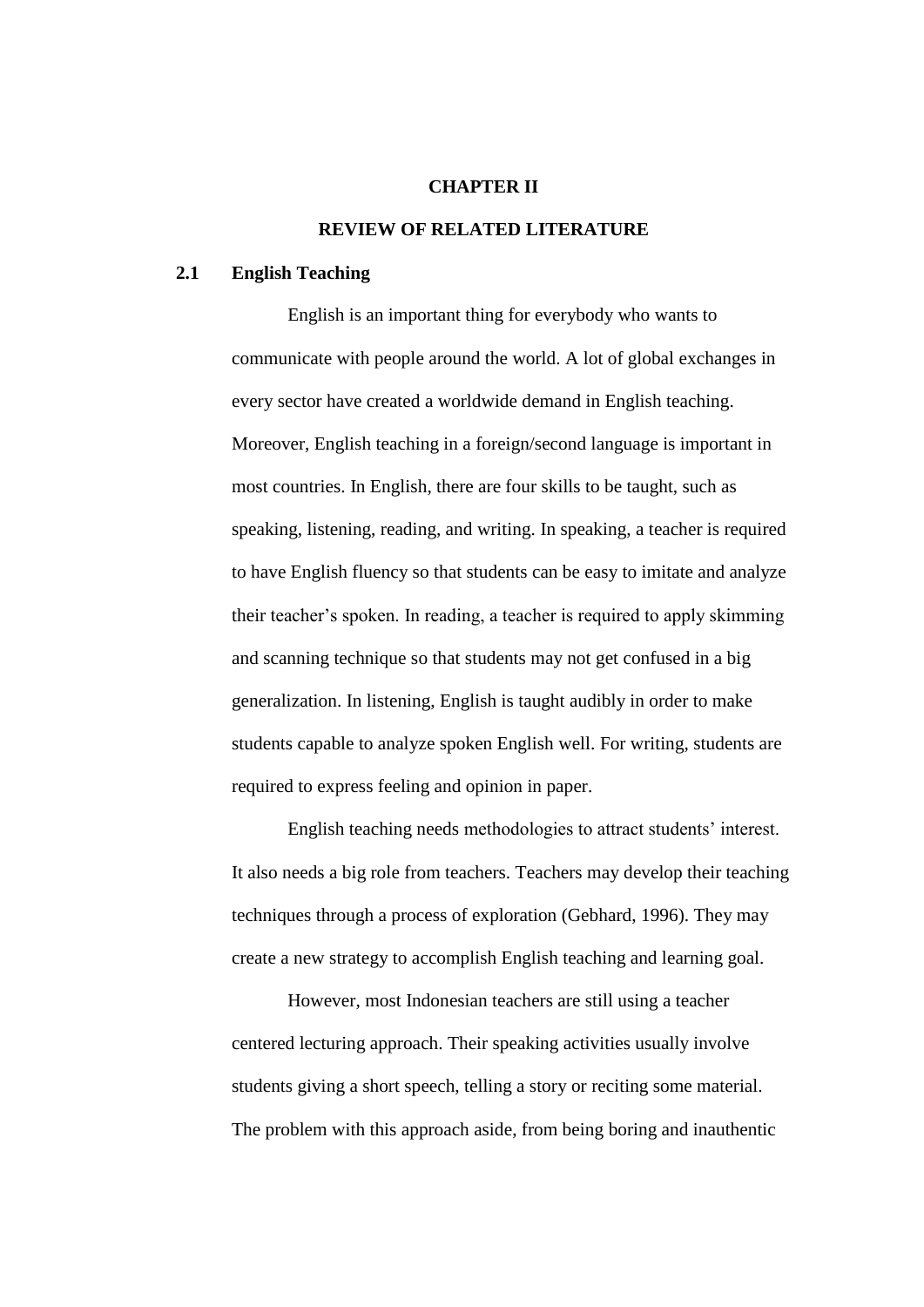for students, is that students would be able to say the sentence. Accurately in the classroom but would be unable to use the target language in a real situation outside the classroom (Larsen-Freeman, 2000:5).

### **2.2 Approach, Method, Strategy, and Technique**

In language teaching and learning process, some factors such as approach, method, strategy, and technique are essential things for teacher. These four factors may determine the goal of teaching and learning in class. Teachers should have a creative way to implement the four factors in order to accomplish the goal of teaching and learning a foreign language.

# **2.2.1 Approach**

Approach is an access, method, system and procedure (Aziz, 2008).

According to Mintzberg (1994:34), Approach in teaching English is the way a teacher to have a good access in teaching students. Means that teachers should have ideas or actions intended to deal with a problem or situation in class.

According to Richards and Rodgers (2001:19), approach is "a set of correlative assumptions dealing with the nature of language teaching and learning."

The researcher tended to choose the approach definition from Mintzberg and Richards because the definitions can be specified in learning English in classroom.

### **2.2.2 Method**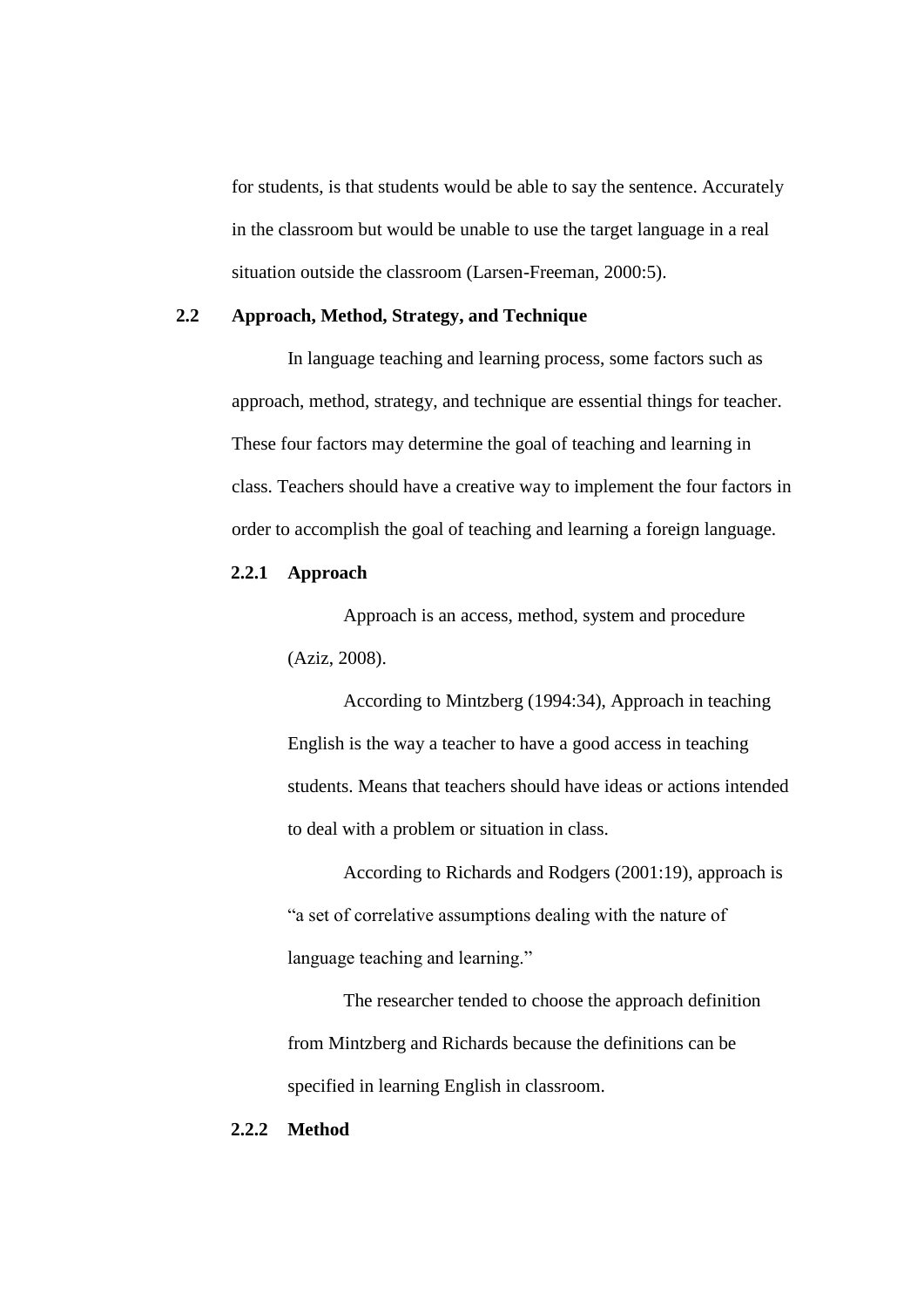Method is a process by which a task is completed (Fisher, 1998).

According to [http://www.teachingenglish.com,](http://www.teachingenglish.com/) method is a way of doing something, especially a systematic way. This way can be said as a procedure, process, manner or mode to improve language teaching and learning in classrooms.

According to Richards and Rodgers (2001:19), method is "an overall plan for the orderly presentation of language material, no part of which contradicts, and all of which is based upon, the selected approach." A method is procedural that within one approach, there can be many methods.

The researcher chose the method definition from [http://www.teachingenglish.com](http://www.teachingenglish.com/) because the definition is clear and reflects to English learning.

### **2.2.3 Strategy**

According to Oxford dictionary, Strategy is "a plan of action or policy designed to accomplish a major or overall aim". Strategy can be said as a mean for teachers in teaching students. A Strategy that is used by a teacher in a class is concerned with how the teacher will achieve the aim of language learning.

Meanwhile, according to Richards and Rodgers (2001:19), strategy is a plan for reaching objectives and goals.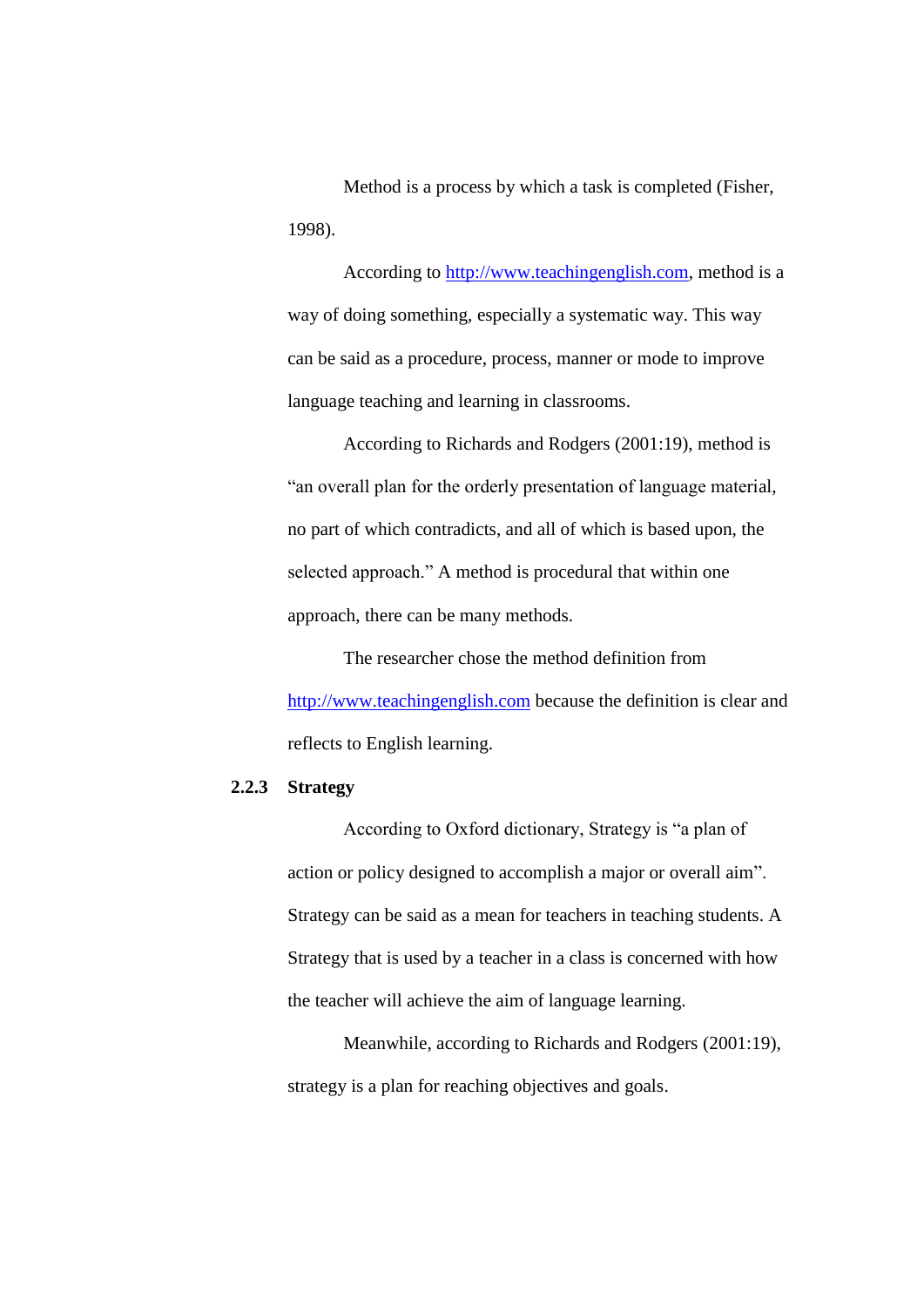The researcher agreed with both definition of strategy because both definitions have the same point.

### **2.2.4 Technique**

According [www.crreativity.com,](http://www.crreativity.com/) technique is a way to present the material in classrooms. The technique may depend on teachers' ability. On the other hand, technique can be said as something that is implemented by teachers in classrooms.

According to [www.LSE.co.uk,](http://www.lse.co.uk/) a technique is a particular method of combining inputs to make output.

According to Richards and Rodgers (2001:19), technique is a kind of implementation that a teacher does in a classroom. A technique must be correlated with a method and an approach as well.

The researcher chose the definition from [www.creativity.com](http://www.creativity.com/) and Richards because the definition has to do with teachers' activity in the classroom.

#### **2.3 English Teaching Technique**

There are a lot of teaching techniques used by teachers in classrooms. Those teaching techniques are classified into their own group called a method.

Here, the researcher wanted to describe kinds of teaching techniques based on their methods.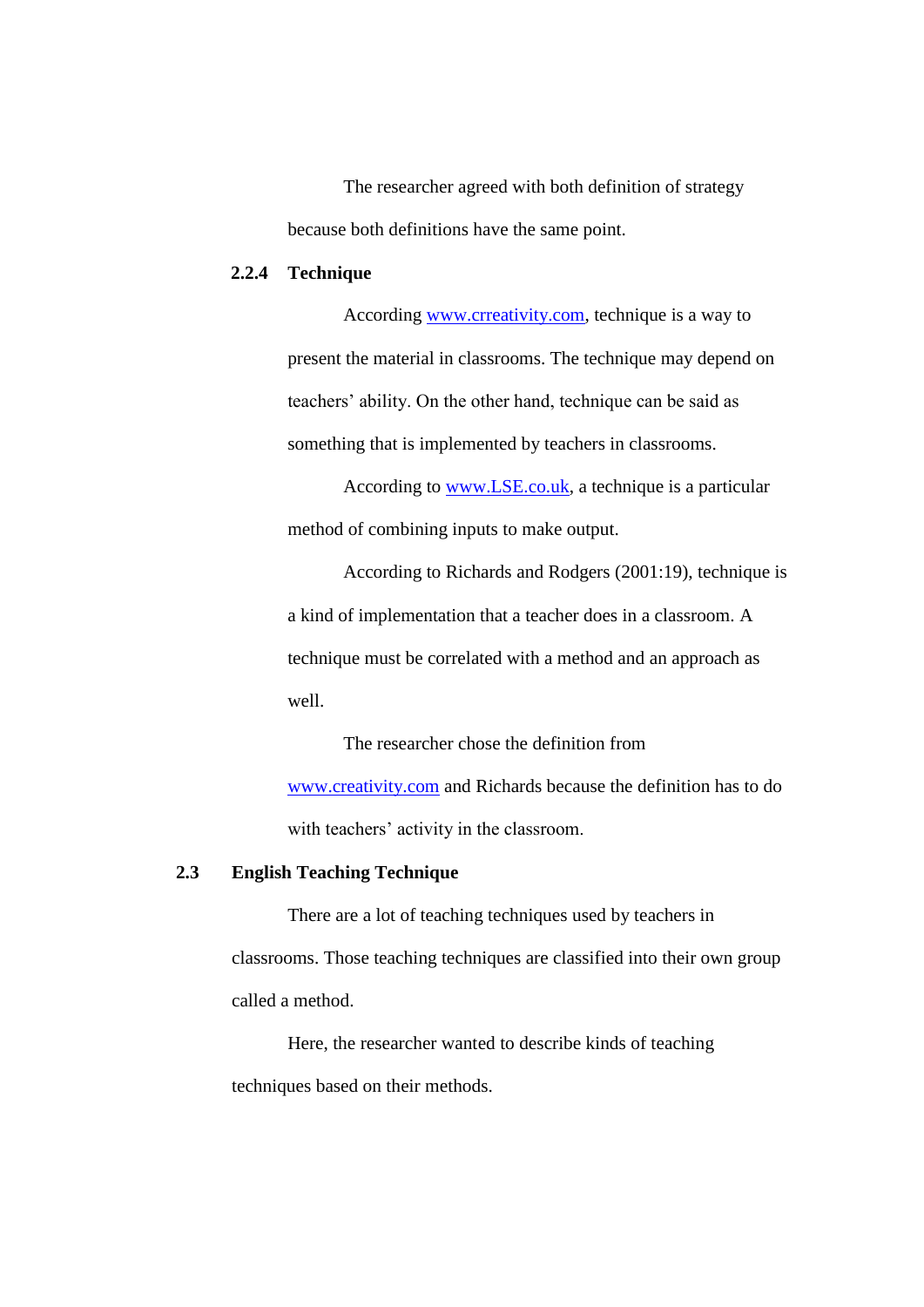### **2.3.1 The Grammar-Translation Method**

The grammar-translation method of foreign language teaching is one of the most traditional methods, dating back to the late nineteenth and early twentieth centuries. It was originally used to teach 'dead' languages (and literatures) such as Latin and Greek (Rusdi, 2008)

This method is used for teachers to help students read and appreciate foreign language literature. This method tends to explain grammar deductively. Students are enabled to study about the grammar rules and vocabulary of target language. Students are given the grammar rules and examples, then they are asked to apply the rules to other examples. Teachers use students' mother tongue with little active use of target language (Mora, 1999). If students are capable to translate from one language to another, the goal of the method is achieved (Larsen-Freeman, 2000:11-19).

The researcher tended to use the definition from Larsen-Freeman and Mora because they tend to describe about the grammar and translation learning in classroom.

The techniques related to the method are:

### **2.3.1.1 Cognates**

In a technical sense, two words that have a common origin are cognates. Most often, cognates are words in two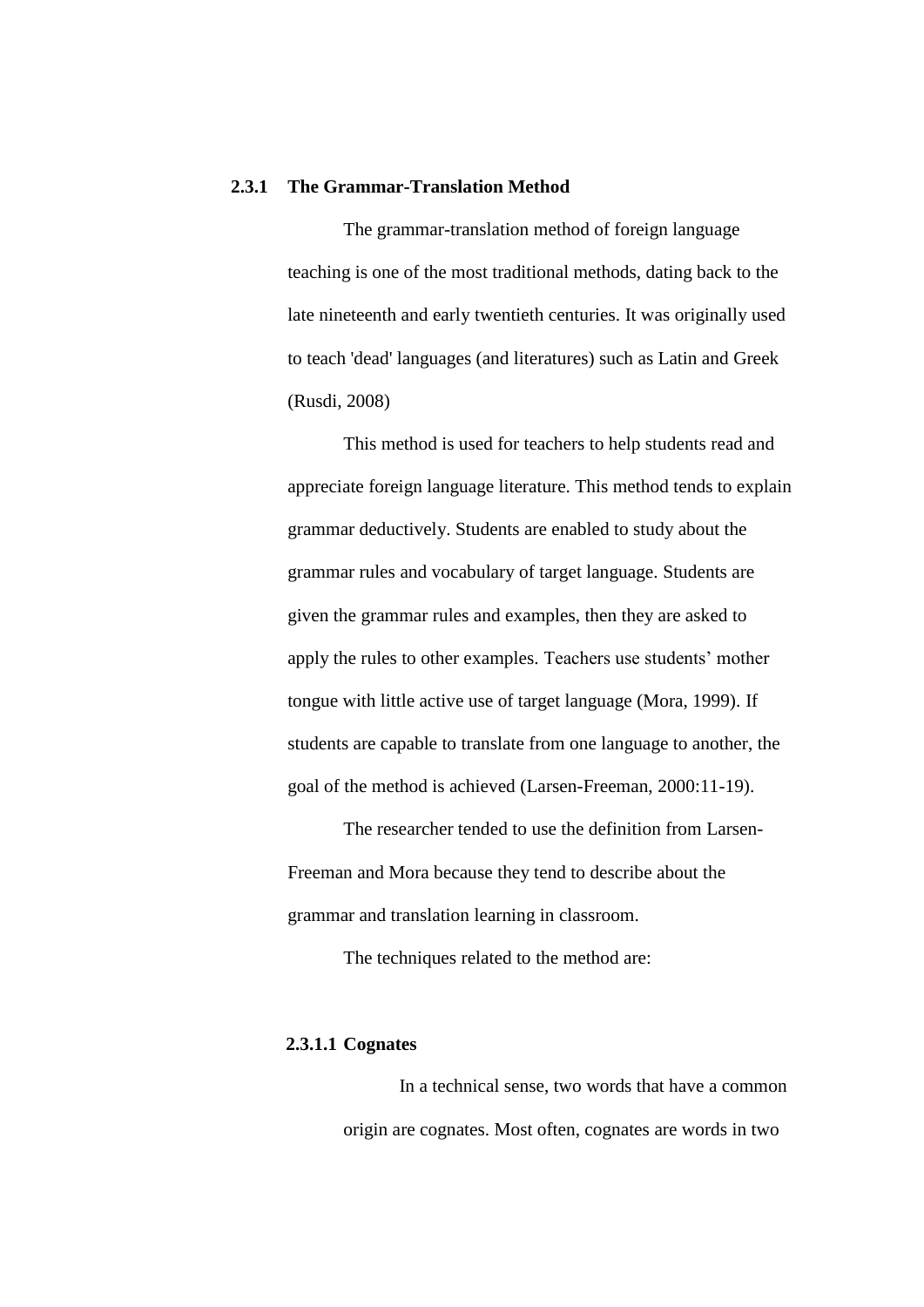languages that have a common etymology and thus are similar or identical (Iruio, 1990:56).

Students are required to recognize cognates and memorize words that look like cognates which meaning in the target language is different from meaning in the native language. So, students are learning spelling or sound patterns that correspond between their first language and their target language (Larsen-Freeman, 2000:20).

The researcher used Larsen-Freeman description because it is clear about the usage in classroom activities.

#### **2.3.2 The Direct Method**

This method requires students to use the target language communicatively. In the class, the role of a teacher is as a partner for students (Larsen-Freeman, 1986:24).

In this method, grammar is taught inductively with exclusive instruction in the target language. Only vocabularies and sentences are taught everyday through demonstration, objects, and pictures (Richards and Rodgers, 1986: 9-10).

The researcher agreed with all description from Larsen-Freeman and Rodgers because both of them describe the direct method as a method that makes students will not feel bored in learning English in classroom.

Techniques related to this method are: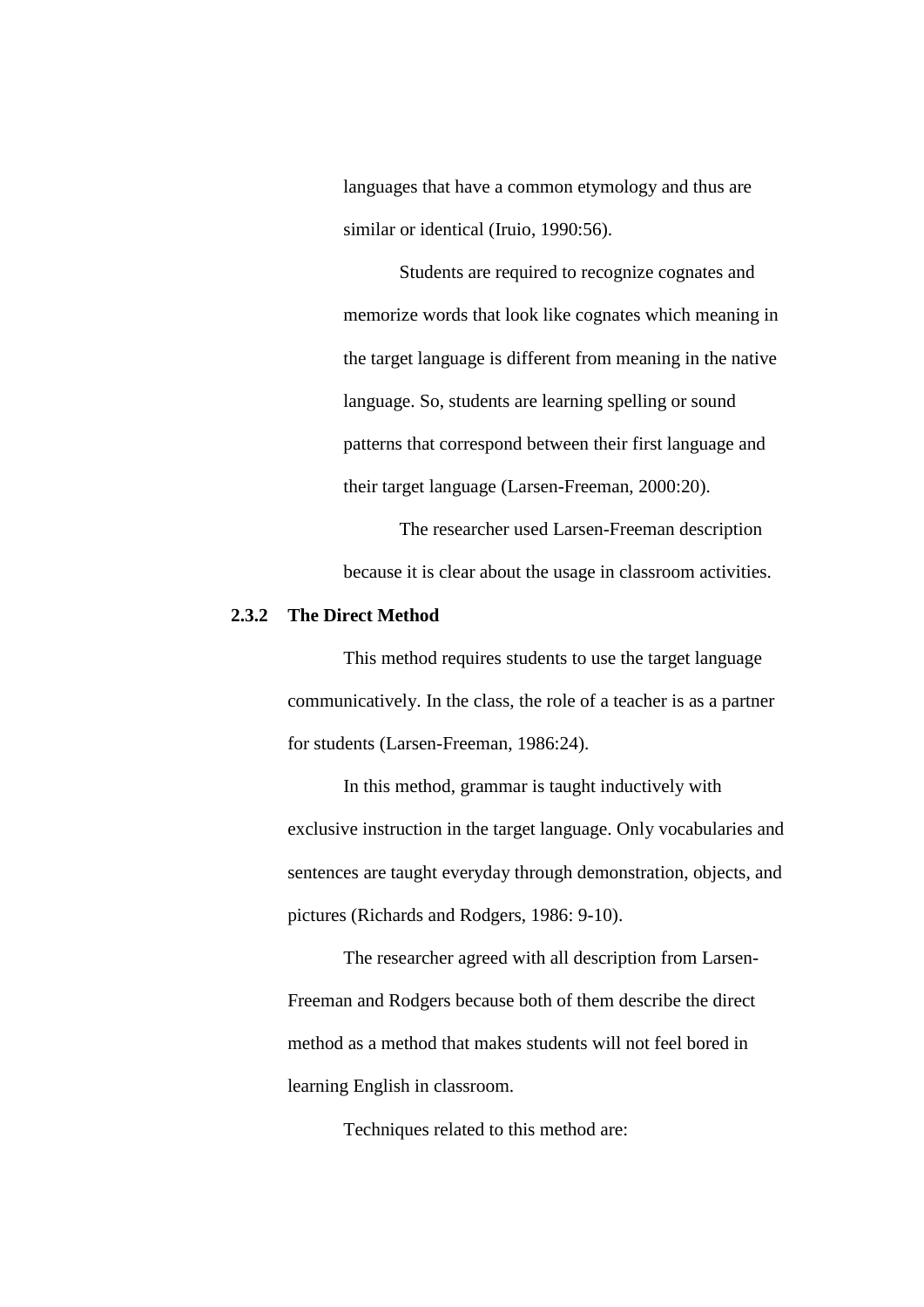#### **2.3.2.1 Getting Students to Self-correct**

Teachers help students to have self correct by giving alternative answer. For example, a teacher will repeat what students said in questioning voice so that students may recognize that there is a mistake in their sentence. In this way, the teacher uses tone to make students correct themselves (Larsen-Freeman, 2000:31).

### **2.3.2.2 Conversation Practice**

In this technique, a teacher will ask students about themselves, then students will continue to ask their friends about themselves too in their target language. They can do this practice frequently so that they can achieve their goal in communicating using their target language (Larsen-Freeman, 2000: 31).

According to Garcia (2007), a teacher should have a trick like finding a topic that students have enough knowledge about and feel comfortable enough to speak about in English. Knowing something about students' interests will help both a teacher and students to accomplish English learning.

The researcher used the definition from Garcia because she tends to have a trick in making students feel comfortable to speak English.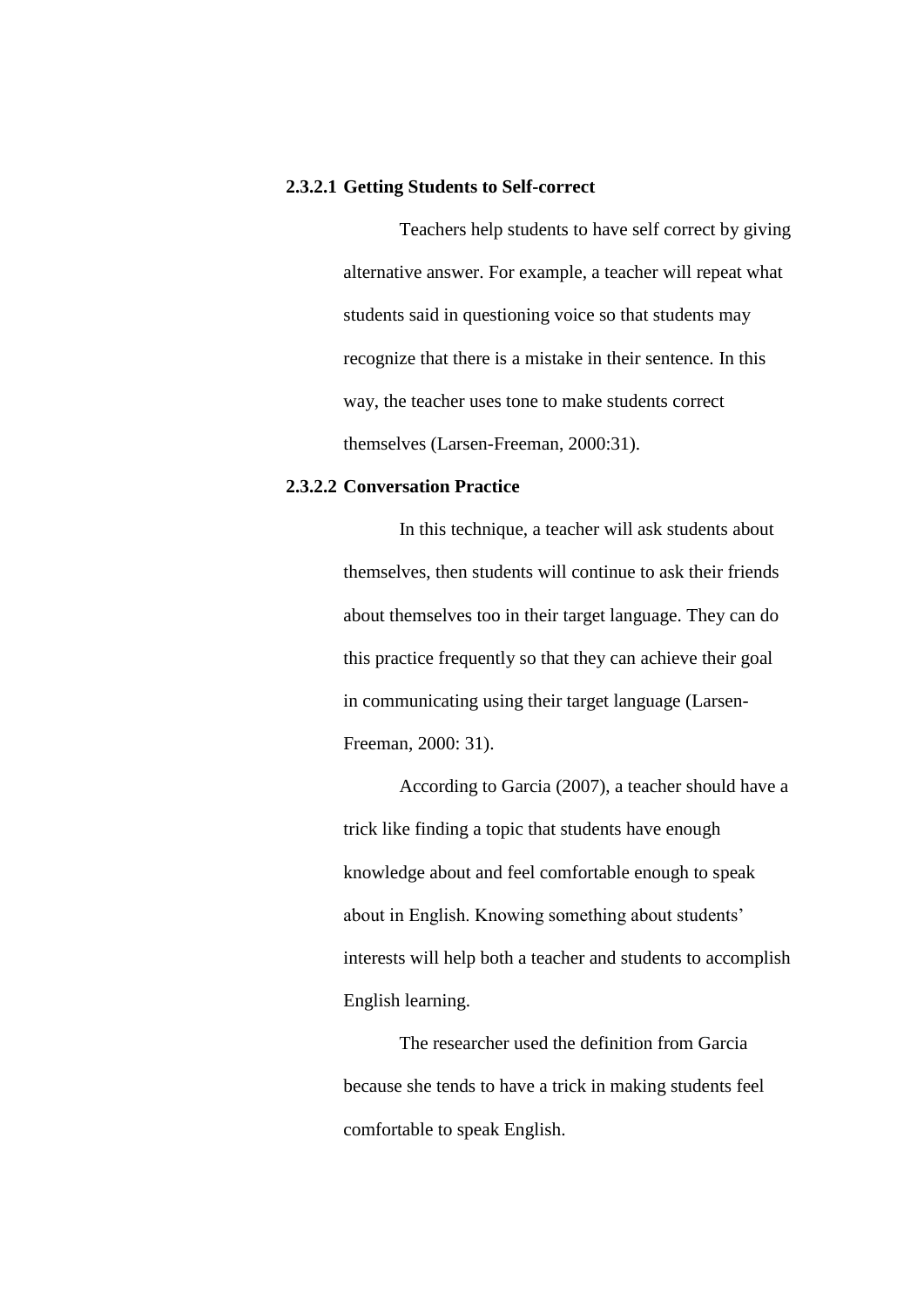#### **2.3.3 The Audio Lingual Method**

This method drills students in the use of grammatical sentence patterns. New vocabulary and structural patterns are presented through dialogs. Teachers want their students to be able to use the target language communicatively (Larsen-Freeman, 2000: 37-47).

In this technique, there is much use of tapes, language labs and visual aids. This technique tends to focus on pronunciation (Brown, 1994:57).

The researcher tends to use the definition of the audio lingual method from Larsen-Freeman because this method requires students to use language communicatively without focusing too much in pronunciation.

Techniques related to this method are:

#### **2.3.3.1 Dialog Memorization**

According to Larsen-Freeman (1986:47) this technique requires students to memorize dialogs between two people or more, then perform the dialog in front of class. Students usually memorize an opening dialog using mimicry and applied role-playing.

According to Chen (2006:2), students take the role of one person in the dialogue then switch roles and memorize the other person's part. Half of the class take one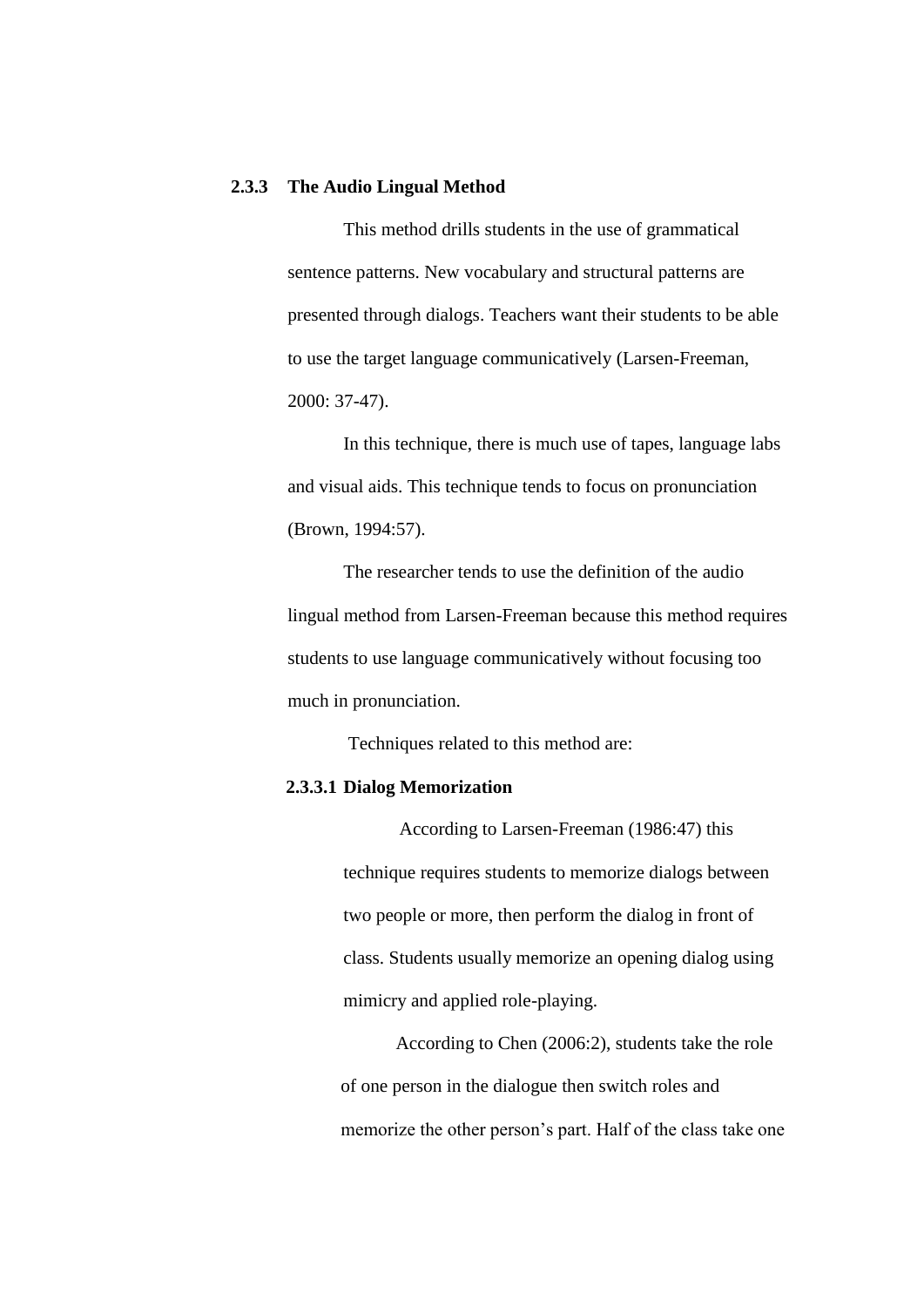role and the other half take the other. Some pairs of students might perform the dialogue for the rest of the class.

The researcher used definition from both Larsen-Freeman and Chen because the definition is quite the same that requires students to perform the dialog in front of the class.

#### **2.3.3.2 Backward Build-up Drill**

This drill is used when a long line of a dialog is giving students trouble. The teacher breaks down the line into several parts. The students repeat a part of the sentence, usually the last phrase of the line, then expand what they are repeating part by part until they are able to repeat the entire line (Larsen-Freeman, 2000:48).

According to Bower (2007), this is where a sentence or new vocabulary word is broken down in parts or syllables. The students either start from the end of the final word in a sentence and repeat each word within the sentence working backward or begin with the final syllable of the word and repeat each syllable, again working backward until the entire word is pronounced. This is highly effective when done correctly.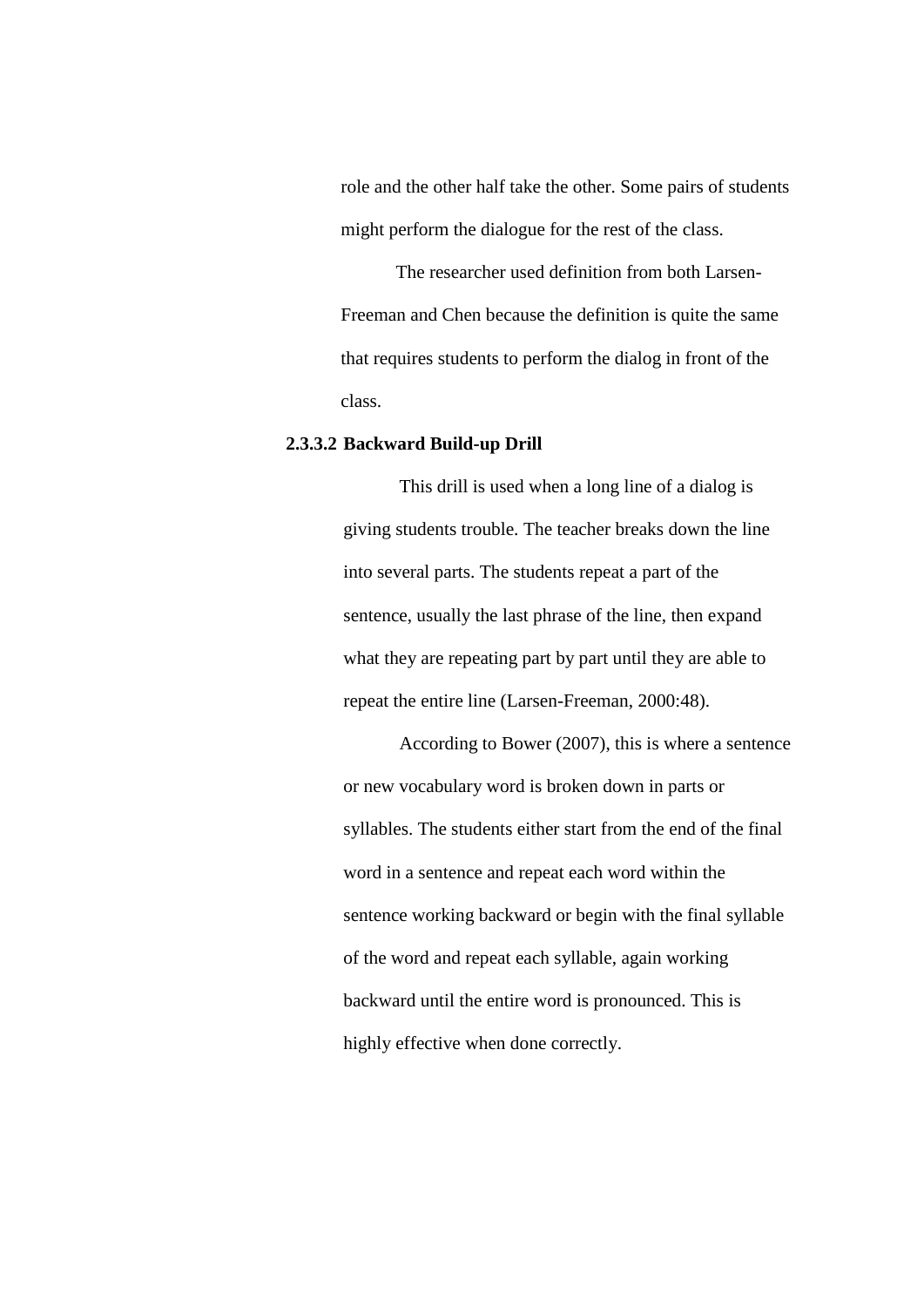The researcher used the definition from Bower because bower describes the process clearly than Larsen-Freeman.

# **2.3.3.3 Repetition Drill**

In this technique, students are required to repeat teacher's word as accurately and as quickly they can. The teacher may do the practice frequently until the students have a good pronunciation to say the words (Larsen-Freeman, 2000:48).

According to deMeurers (2000), in this technique, the students are asked to repeat what the teacher says. This basic drill is often used to teach the lines of the dialog.

The researcher used the definition from Larsen-Freeman because his definition tends to make students get hard learning in English.

# **2.3.3.4 Chain Drill**

In this technique, the teacher begins the chain bye greeting one student or asking him a question. Then that student responds and turns to students sitting next to him. In short, "students ask and answer each other one by one in a circular chain around the classroom" (Larsen-Freeman, 1986:48).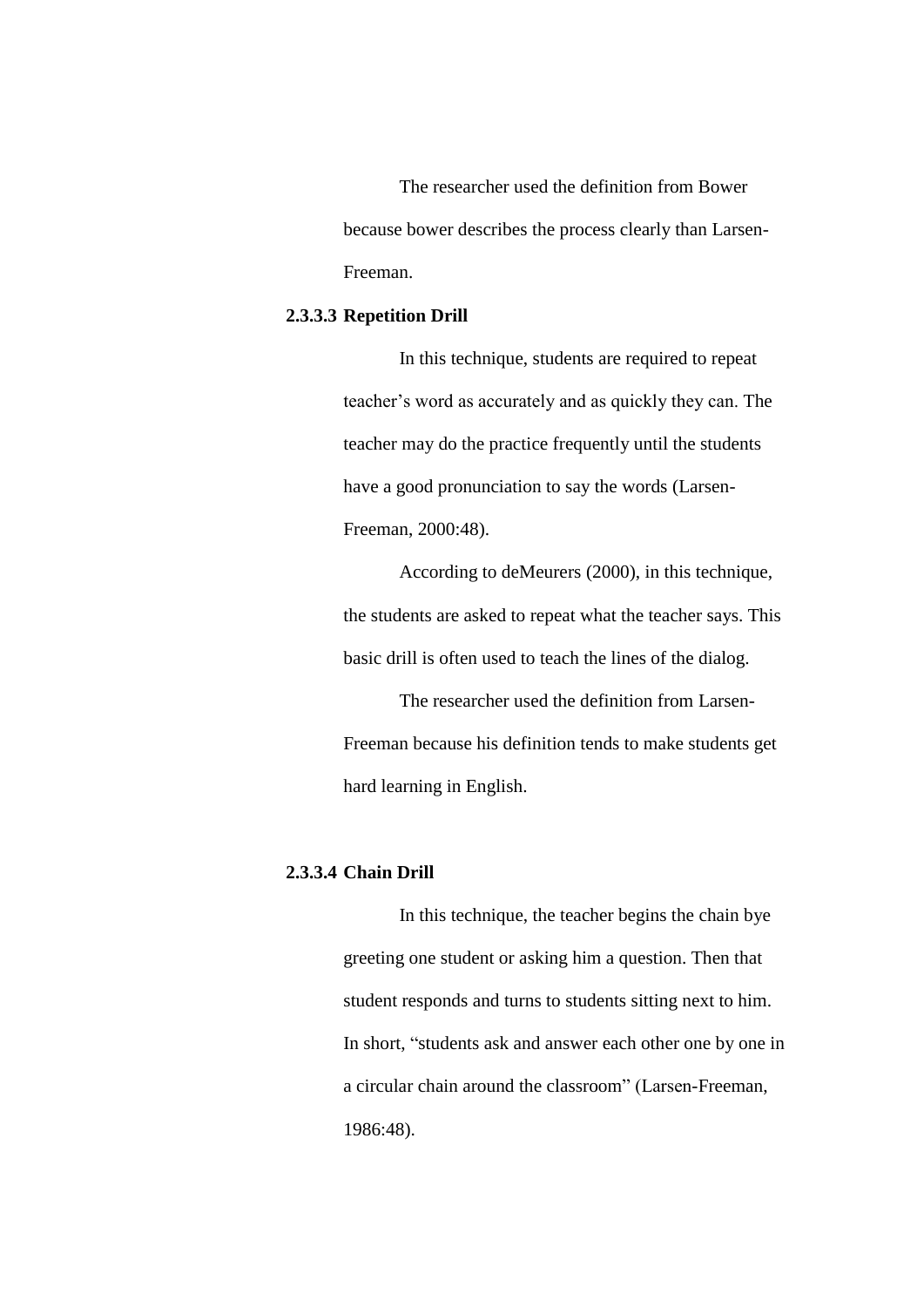According to Chen (2006:1), this technique makes students ask and answer questions with each other. It allows some controlled communication among students and gives the teacher an opportunity to check students' speech.

The researcher used the definition from Larsen-Freeman because Larsen-Freeman describes the process of how the chain drill technique works.

#### **2.3.3.5 Single-slot Substitution Drill**

In this technique, the teacher says a line, then says a word or a phrase called the cue. The students repeat the line given, substituting the cue into the line in its proper place (Larsen-Freeman, 2000:48).

According to deMeurers (2000), the teacher says a line from the dialog and then the teacher says another word (known as a "cue"). The students must repeat the line from the dialog, substituting the cue word. The teacher most often would use pictures to help with the meaning of the cue words.

The researcher used the definition from deMeurers because his definition is easy to understand.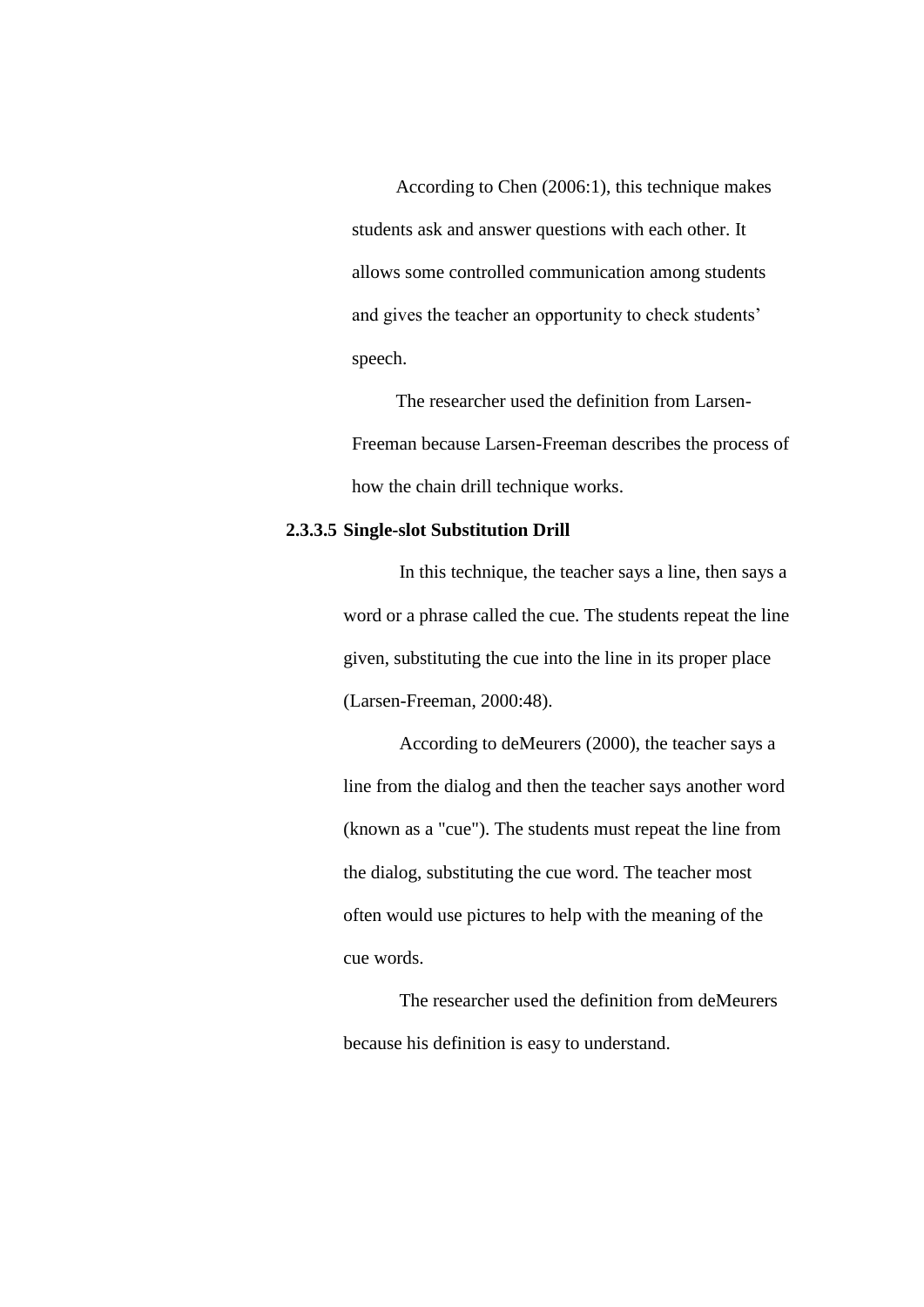#### **2.3.3.6 Multiple-slot Substitution Drill**

The teacher gives cue phrases that students must recognize what part of speech each cue. Then they say the line, fitting the cue phrase into the line where it belongs. Same as the single slot drill, except that there are multiple cues to be substituted into the line (Larsen-Freeman, 2000:48).

According to Chen (2006:2), this technique gives cue phrases, one at time that fits into different slots in the dialogue line. Students recognize what part of speech each cue is and make any other changes, such as subject-verb agreement. Students fit cue phrase into line where it belongs and say the line loudly.

The researcher tended to use the description of multiple-slot substitution drill from both Larsen-Freeman and Chen because the description is quite the same that describes about the process of the technique.

### **2.3.3.7 Transformation Drill**

Students are required to make transformation. A teacher will provide sentences that must be turned into something else, such as changing affirmative sentences into negative sentences or passive voices into active voices (Larsen-Freeman, 2000:49).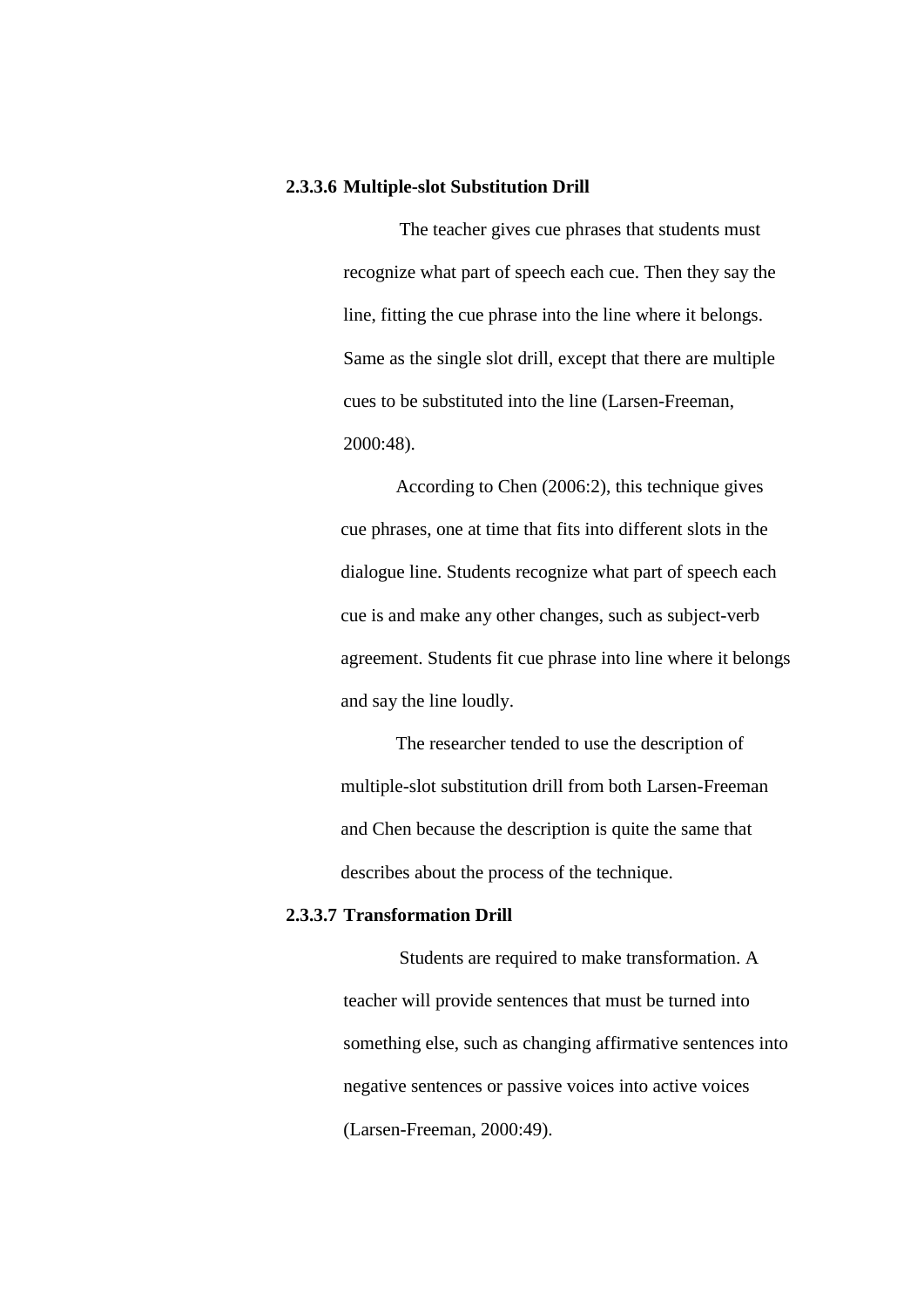Same as the definition from Chen (2006:2), this technique requires students to change a certain kind of sentence pattern to another form. For example, students are required to transform a statement into a question or transform a direct speech into reported speech.

The researcher used both definitions because the definitions are same that requires students to make a transformation in their speech.

#### **2.3.3.8 Question and Answer Drill**

This drill gives students practice with answering questions. Students are required to answer questions as quickly as they can (Larsen-Freeman, 2000:49).

According to Chen (2006:2), students are required to answer questions from the teacher to improve their target language. The more questions students can answer, the better progress students will have.

The researcher used both definitions because both Larsen-Freeman and Chen describe about students improvement that can be achieved from the technique.

# **2.3.4 The Silent Way**

This method requires students to use the language for selfexpression to express their thought, perceptions, and feelings (Larsen-Freeman, 2000:53-67).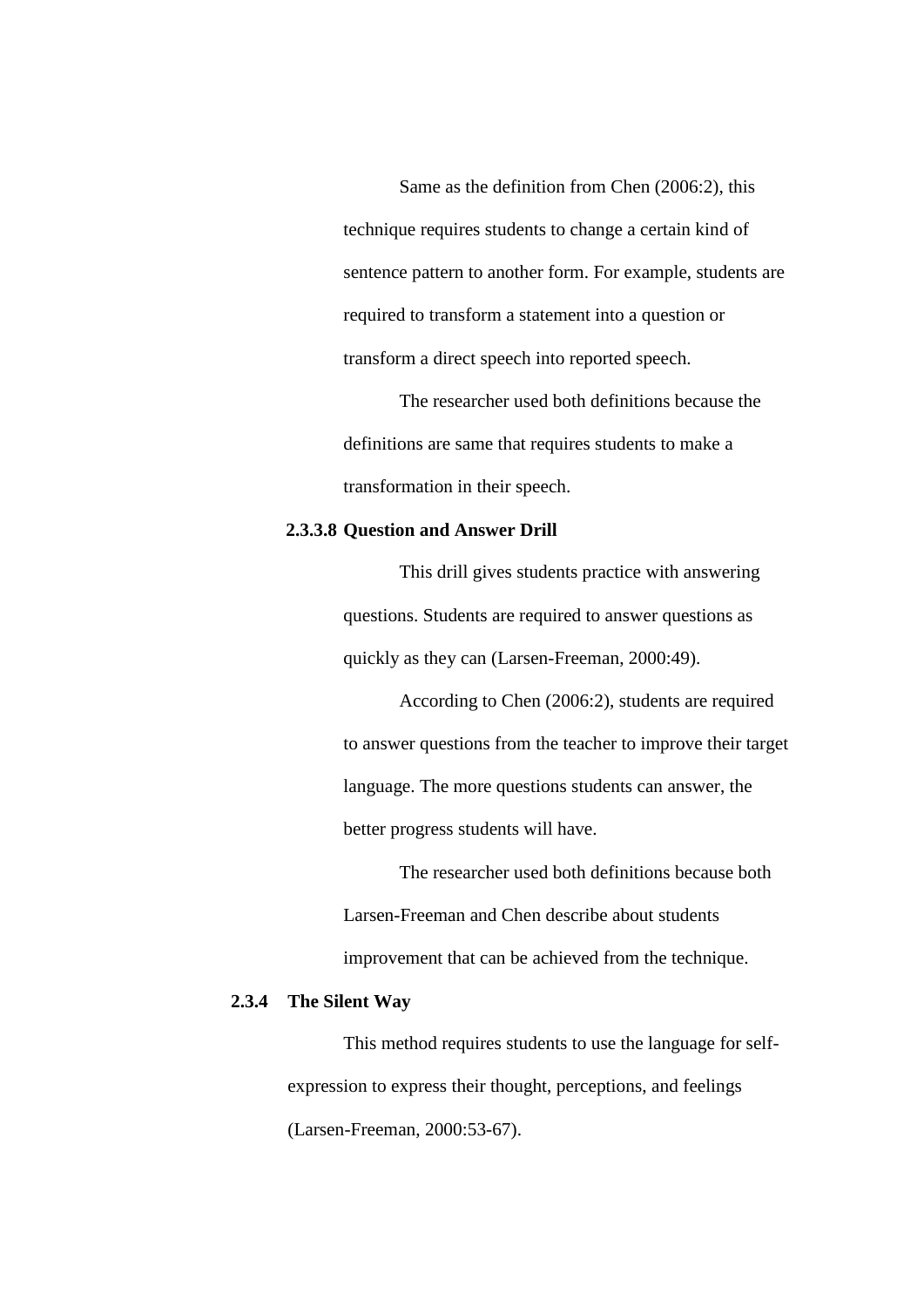In this method, the teacher should be silent as much as possible and the learners should be encouraged to produce language as much as possible. A Silence makes students to concentrate on what is to be learned (Franklin, 2003).

The researcher used definition from both Larsen-Freeman and Franklin because if both definitions are united, the complete theory about the silent way will be described.

Techniques related to this method are:

### **2.3.4.1 Teacher's Silence**

In this technique, the teacher does a silence as much as possible. The teacher only gives a help if necessary. "…Or the teacher sets up an unambiguous situation, puts a language structure into circulation, and then is silent" (Larsen-Freeman, 2000:68).

According to Young (2000: 546-548), the teacher is almost silent in a classroom because the teacher gives students the time and space to practice the language so that they can explore the language using their natural action. Simply, the teacher doesn't give answers that students can find for themselves.

The researcher used definition from Young (2000:1- 3) because his definition is quite complete about the process of teacher's silence in the classroom.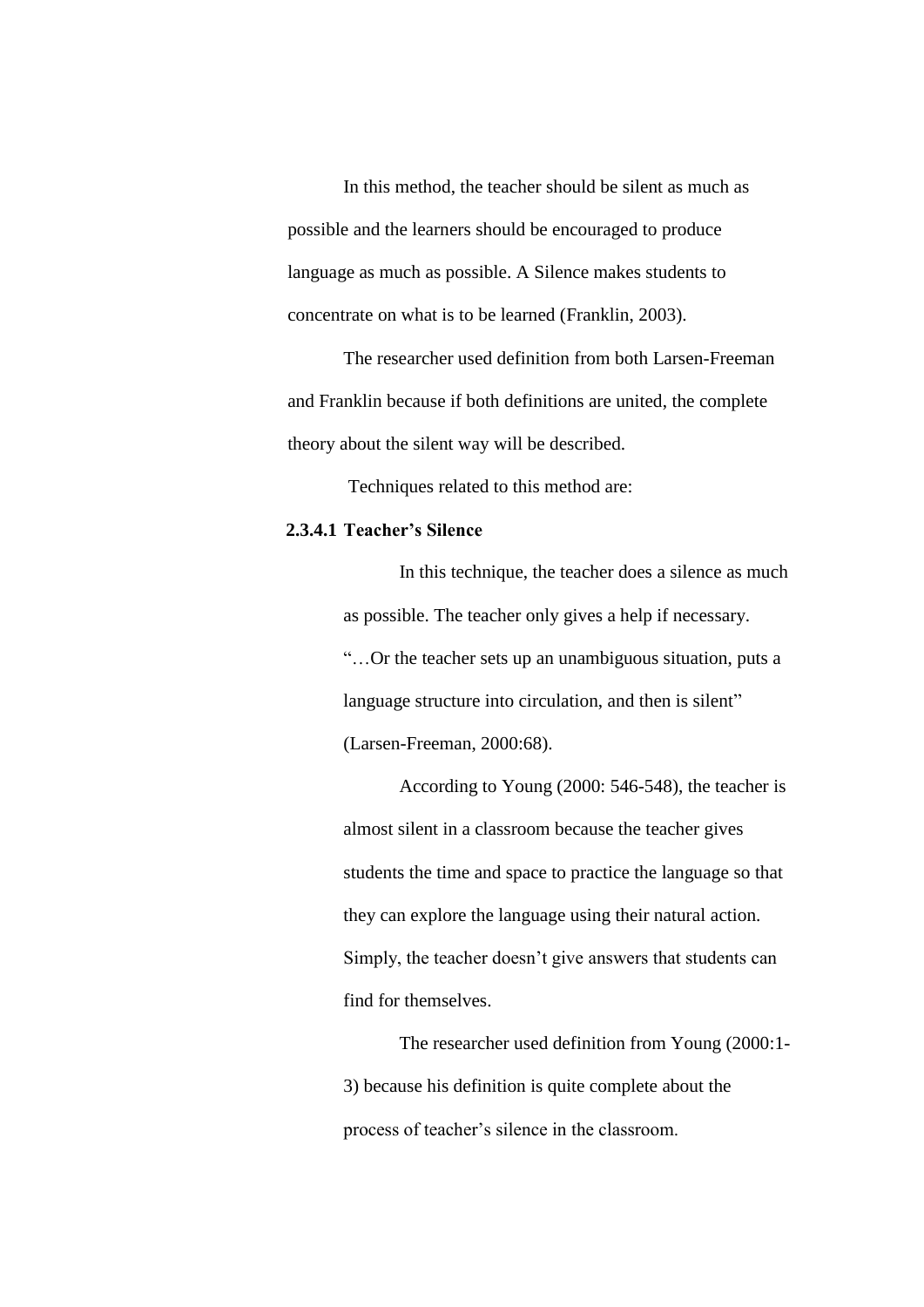### **2.3.4.2 Peer Correction**

Students are required to cooperate each other to help other students when they are experiencing difficulty. They should not be allowed to have competitive activities. In this technique, the teacher only does a monitoring without interfering (Larsen-Freeman, 2000:68).

Peer correction is a classroom technique where learners correct each other, rather than the teacher doing this. In the classroom peer correction is a useful technique as learners can feel less intimidated being helped by others in the class [\(www.teachingenglish.com\)](http://www.teachingenglish.com/)

The teacher used the definition from Larsen-Freeman because he describes the rules in and good explanation about the process of peer correction.

### **2.3.4.3 Self-correction Gestures**

Teachers use gesture to represent the words or sentence in the target language. Teachers also can use their part of body to make instruction without any sound produced (Larsen-Freeman, 2000:69).

According to Larsen-Freeman (1986:66-68) in his first book, this technique requires teacher to use hands to indicate that something is incorrect or needs changing. For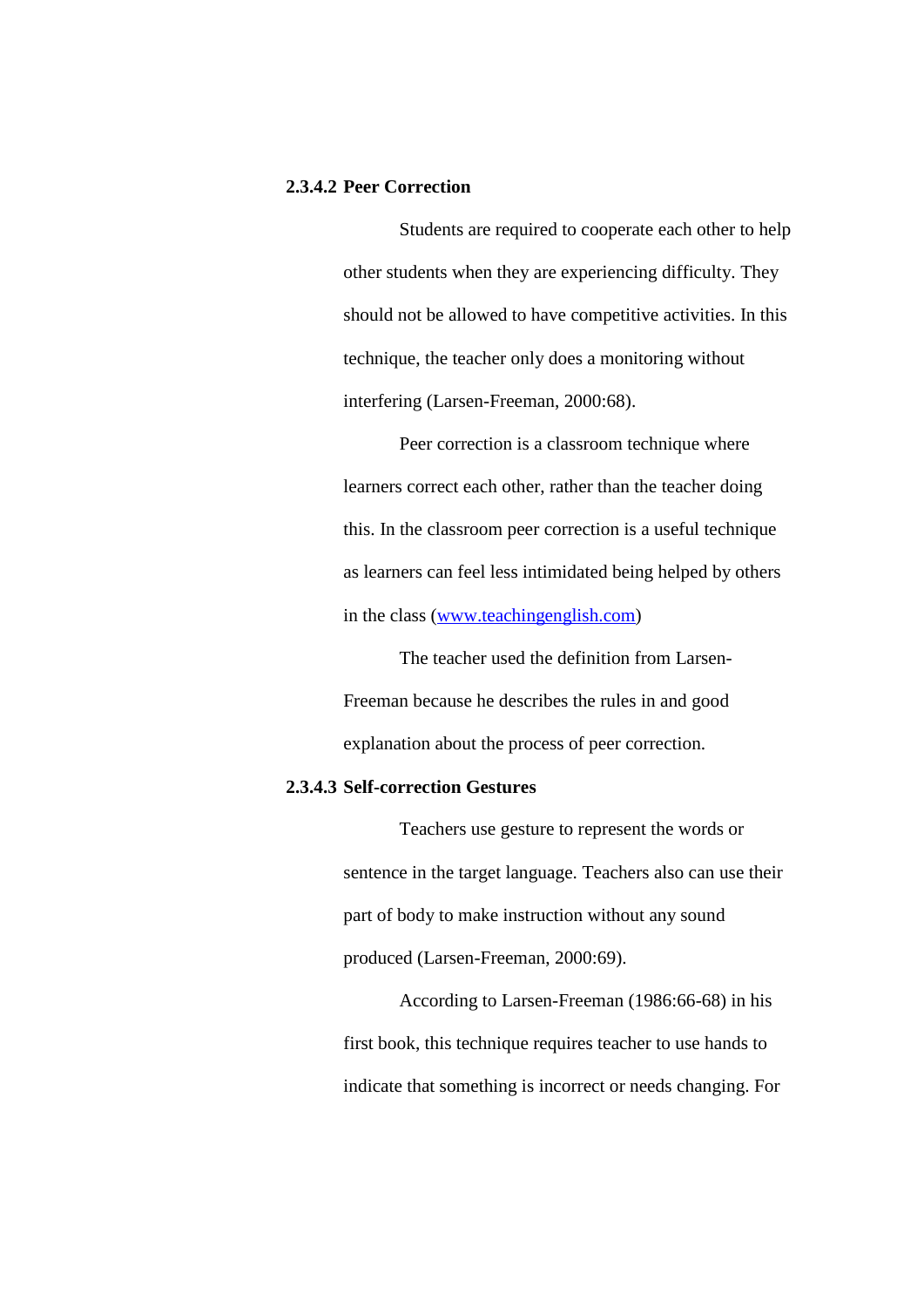example, the teacher uses fingers as words then touches the finger/word that is in need of correction.

The researcher used the definition from Larsen-Freeman in his first book because he explain it more detail in the process of self-correction gestures.

# **2.3.4.4 Structured Feedback**

The students are required to make observations about the lesson they have learned. Then the teacher will expect students' opinion so that students know how to take responsibility for their own learning (Larsen-Freeman, 2000:70).

### **2.3.5 Desuggestopedia**

This method helps students to eliminate the feeling that they cannot be successful; or the negative association they may have toward studying. By this method, teachers hope to accelerate the process by which students learn to use a foreign language for daily communication (Larsen-Freeman, 2000:73-83).

According to Lozanov (1976:15), desuggestopedia is an approach to education whose primary objective is to tap the extraordinary reserve capacities students all possess but rarely if ever use.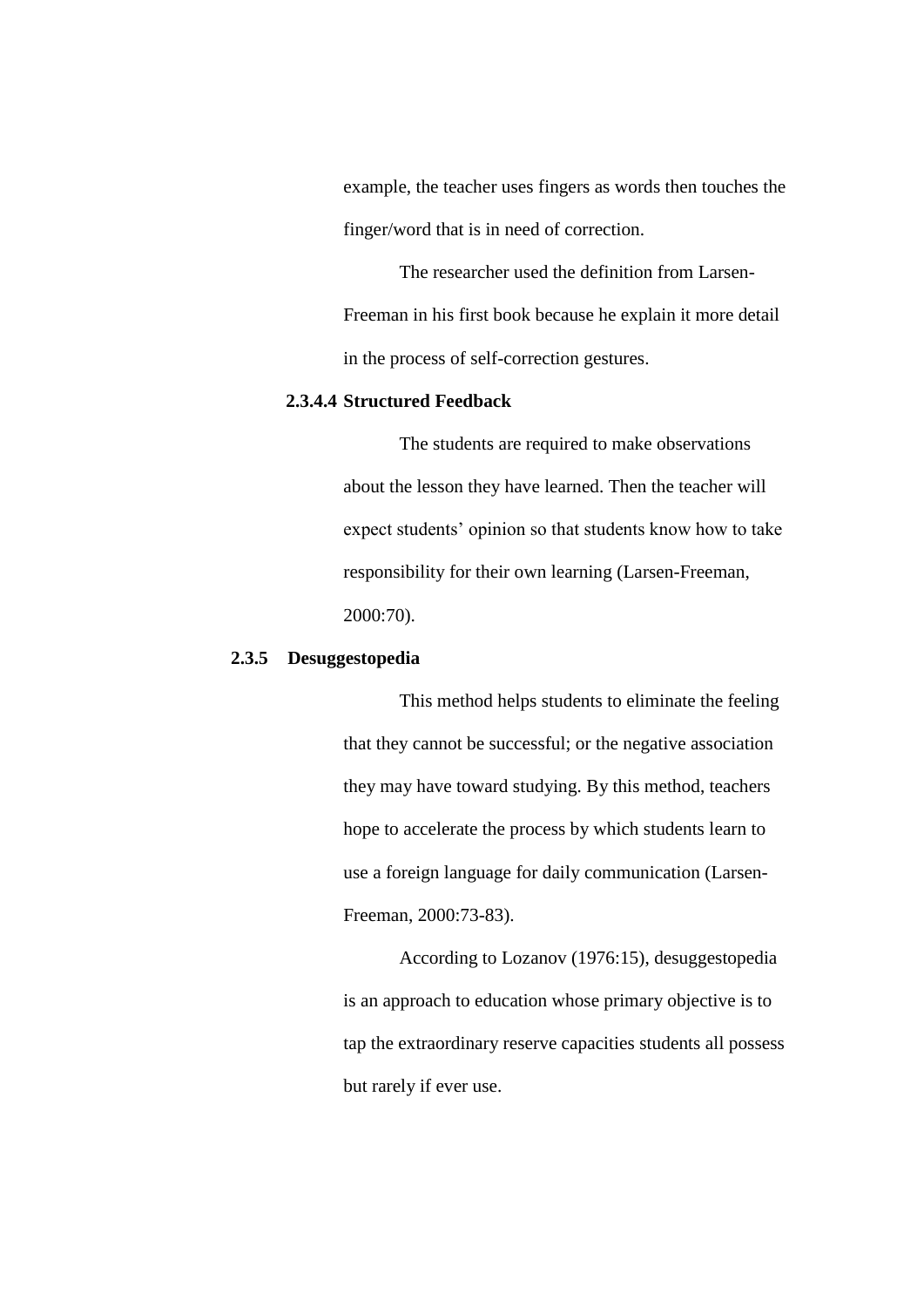The researcher uses the definition from Larsen-Freeman because the researcher thinks it is clearer to understand.

Techniques related to this method are:

# **2.3.5.1 Classroom Set-up**

Teachers should provide as positive an environment as possible, such as providing scenes in a class. Teachers should make a class does not feel as a normal class. So, they have to be creative to make students feel relaxed and comfortable (Larsen-Freeman, 2000:84).

The room should be set up in comfortable situation so that all students can see the action of the teacher in delivering material easily, and so that the teacher has fairly good access to most students (Asher, 1979:5).

The researcher used the definition from Larsen-Freeman because he describes the rule in classroom set-up in detail.

# **2.3.5.2 Positive Suggestion**

This technique requires a teacher to give positive suggestion to students, for example a teacher may tell to students that they are going to be successful. In this case, students can be motivated to learn their target language (Larsen-Freeman, 2000:84).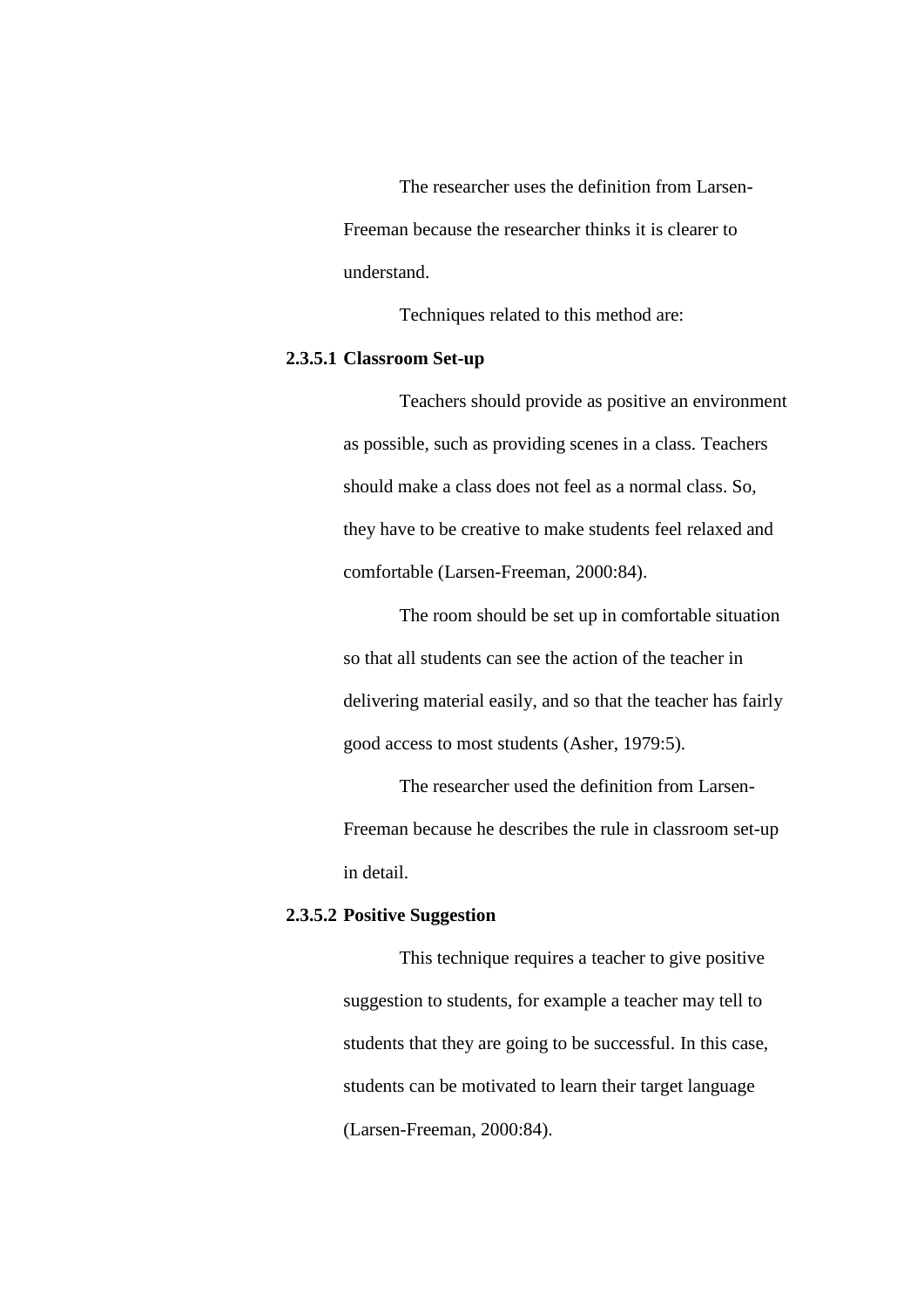According to Lozanov (1976:15), positive suggestion can be given by a teacher to make students active in doing their learning.

The researcher used the definition from Larsen-Freeman because the definition describes about how the teacher motivate students not to give up in learning English.

### **2.3.5.3 Choose a New Identity**

Students may create their own identity then develop it in spoken or written. For example, students may create their fictional name, hometown, childhood, and family. Then they may be asked to tell their fictional identity in oral speech or written form (Larsen-Freeman, 2000:84).

According to Lozanov (1976:15), this technique requires students to imagine and create new identity and character for themselves. They may use identity from their favorite famous people.

The researcher used the definition from both Larsen-Freeman and Lozanov because the definitions are quite the same that requires students to create a new identity.

# **2.3.5.4 Role Play**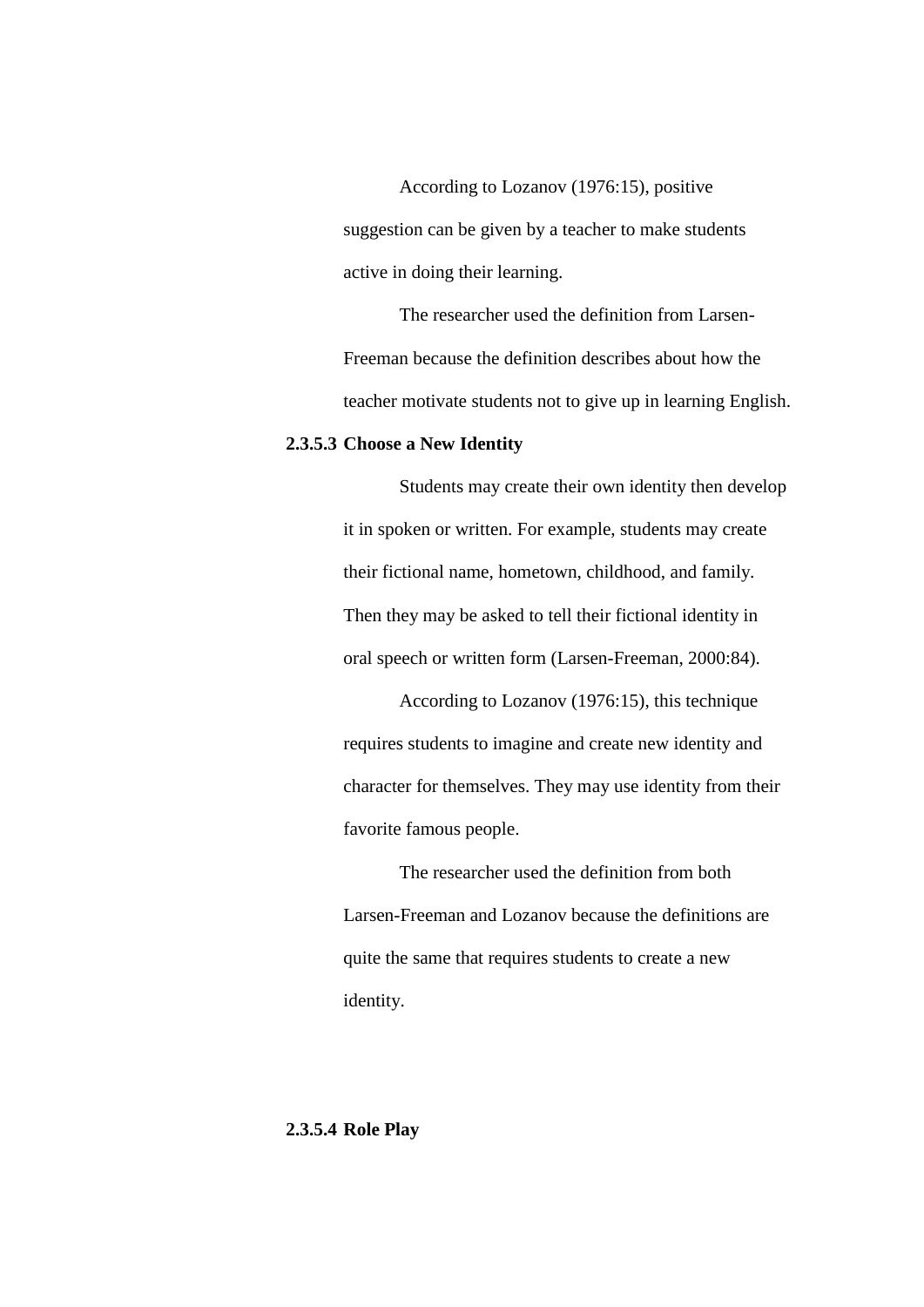Students are required to pretend that they are someone else. Then they may make improvisation in their character. In this technique, students are required to practice communicating in different social contexts and social roles (Larsen-Freeman, 2000:84-85).

According to [www.macmillan.com.mx,](http://www.macmillan.com.mx/) role play is an important fluency activity. Students act out conversations in which they have a certain role. Role plays can be guided or free.

The researcher tended to use a definition from Larsen-Freeman because he describes about the rule and the process.

### **2.3.5.5 Creative Adaptation**

Students are asked to involve in activities, such as singing, dancing, dramatizations, and games. They may do those activities spontaneously. These various activities allow students to focus on communicative intent (Larsen-Freeman, 2000:85).

According to [www.crreativity.com,](http://www.crreativity.com/) creative adaptation means creating something from nothing or something else.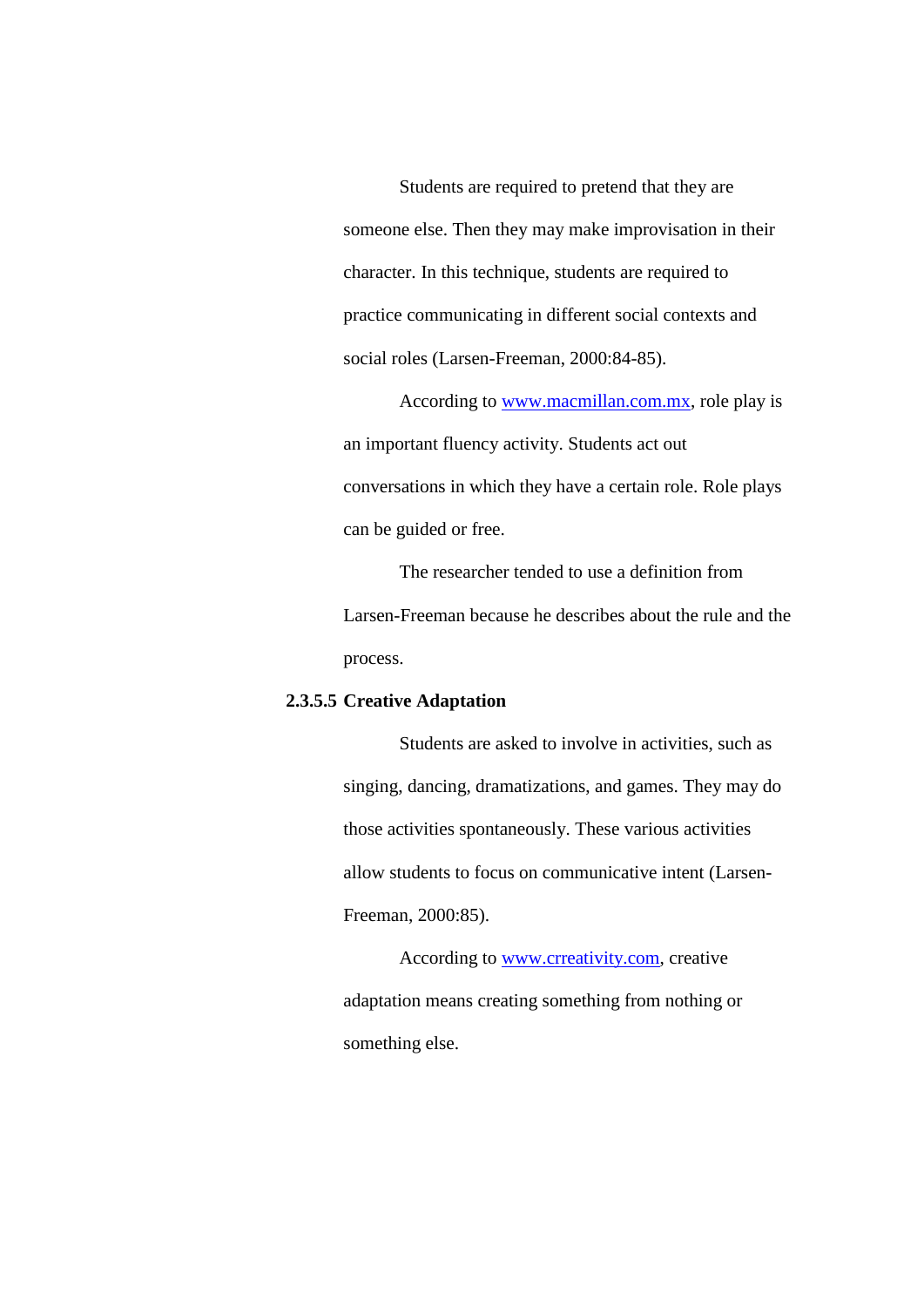The researcher used the definition from Larsen-Freeman because the definition is easy to understand and focuses on English learning.

### **2.3.6 Community Language Learning**

This method requires students to learn about their own learning, to take increasing responsibility for it, and to learn how to learn from another. In this learning, students are not thought as students but as clients (Larsen-Freeman, 2000: 89-102).

According to Abisamra (1998)**,** this method is created especially for Adult Learners who might fear to appear foolish, so the teacher becomes a Language Counselor who will understand and lead students to overcome their fears.

Techniques related to this method are:

#### **2.3.6.1 Tape Recording Students Conversation**

Teachers will record students' conversation, and then replay the record. Students may say what they want to say, and then their target language production is recorded for correcting their mistakes (Larsen-Freeman, 2000:103).

According to Bertrand (2002), if the students feel comfortable enough, they can say some sentences directly in English. When they feel ready to speak, the students take the microphone and record their sentences. Here they're working on pace and fluency. They immediately stop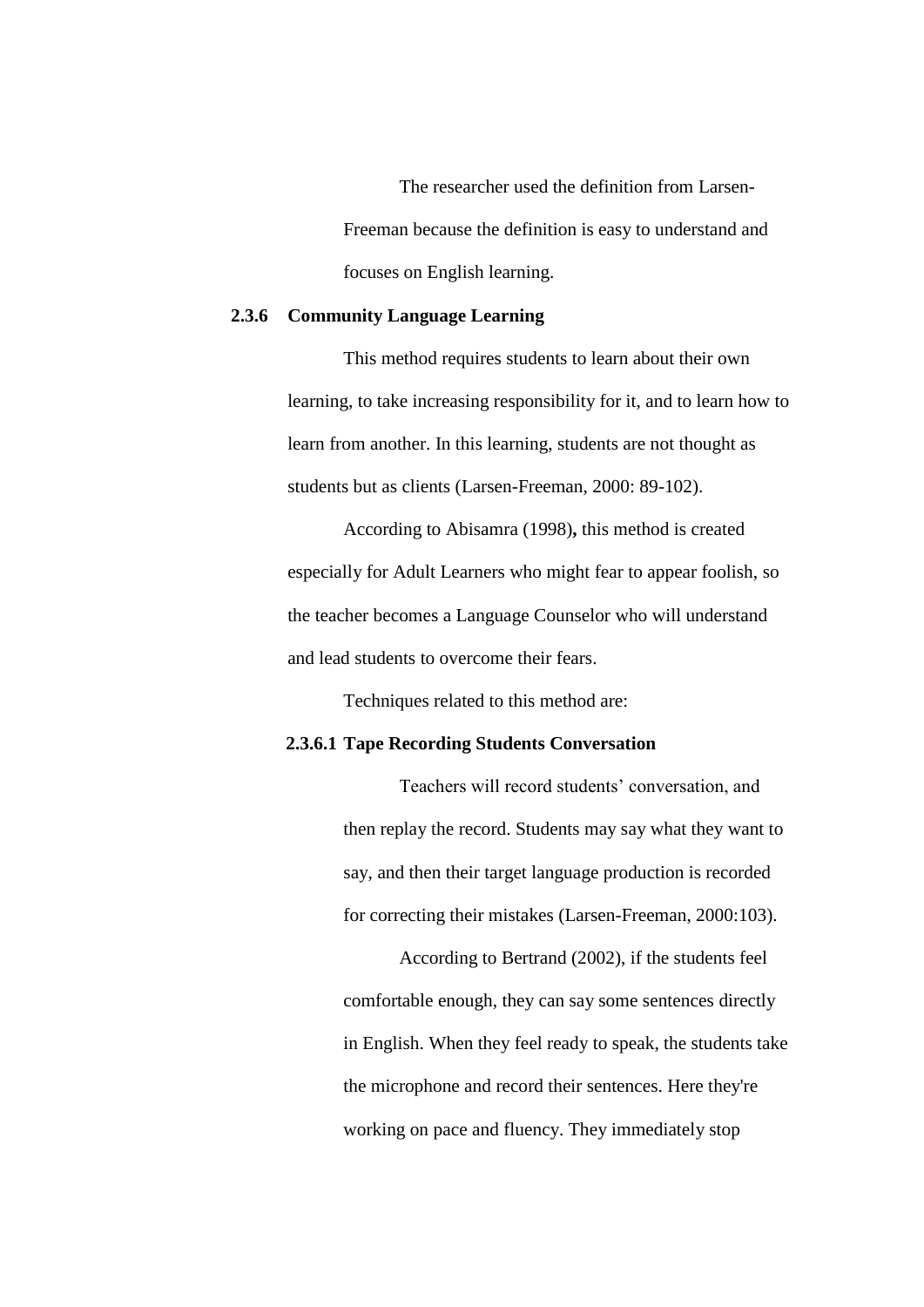recording and then wait until other students want to respond. This continues until a whole conversation has been recorded.

The researcher used the definition from Bertrand because his definition is clear and easy to understand.

### **2.3.6.2 Reflection on Experience**

The teacher takes time during or after the various activities to give the students opportunity to reflect on how they feel about the language learning experience, themselves as learners, and their relationship with one another (Larsen-Freeman, 2000:104).

According to Bertrand (2002), students think in silence about what they'd like to talk about. To avoid a lack of ideas students can brainstorm their ideas on the board before recording.

The researcher uses the definition from Larsen-Freeman because his definition is suitable with the topic and easy to understand.

# **2.3.7 Total Physical Response**

According to Asher (1979: 5-6), this method is a method that combines information and skills through the use of the kinesthetic sensory system. This kind of combination allows students to assimilate information and skills at a rapid rate.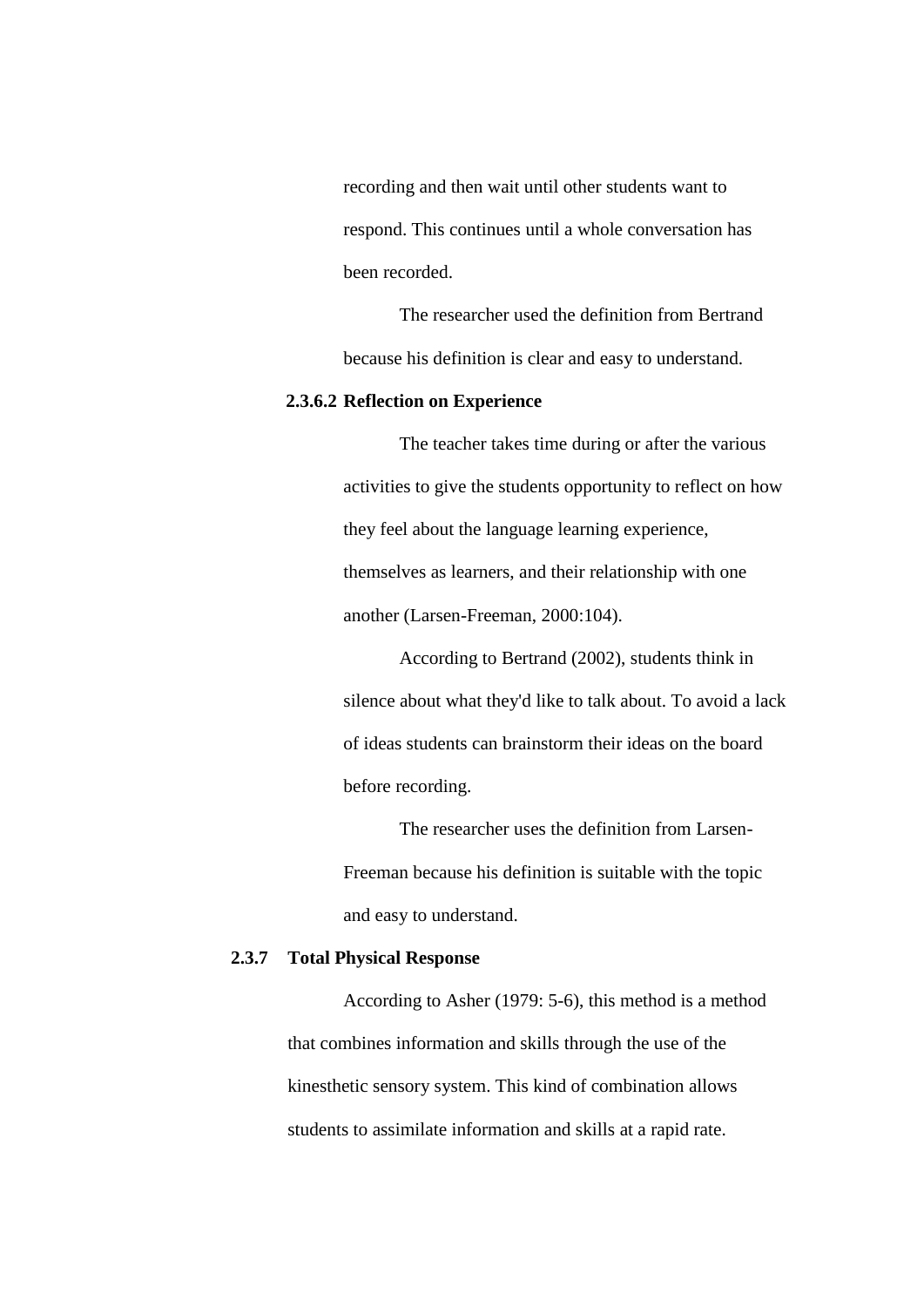This method is developed to reduce the tiredness of learners who study foreign language. This method allows learners to speak when they are ready to speak. However, perfection in speaking should not be expected (Larsen-Freeman, 2000:107-115).

The researcher used definition from both Asher and Larsen-Freeman because their definitions are quite the same, and can complete each other.

Techniques related to this method are:

#### **2.3.7.1 Using Commands to Direct Behavior**

Commands are given to make students active in action of learning language. However, teachers should not introduce new commands fast. Three commands in a time may be recommended (Larsen-Freeman, 2000:116).

According to Iruio (1990:7), the teacher will ask students to do simple actions, for example walk and jump. The action may involve objects and location. For example, walk to the door.

The researcher uses the definition from Larsen-Freeman because his definition reflects teaching and learning in class that can understand the ability of students.

# **2.3.7.2 Role Reversal**

This technique requires students to give command to their teacher and classmates to perform some actions.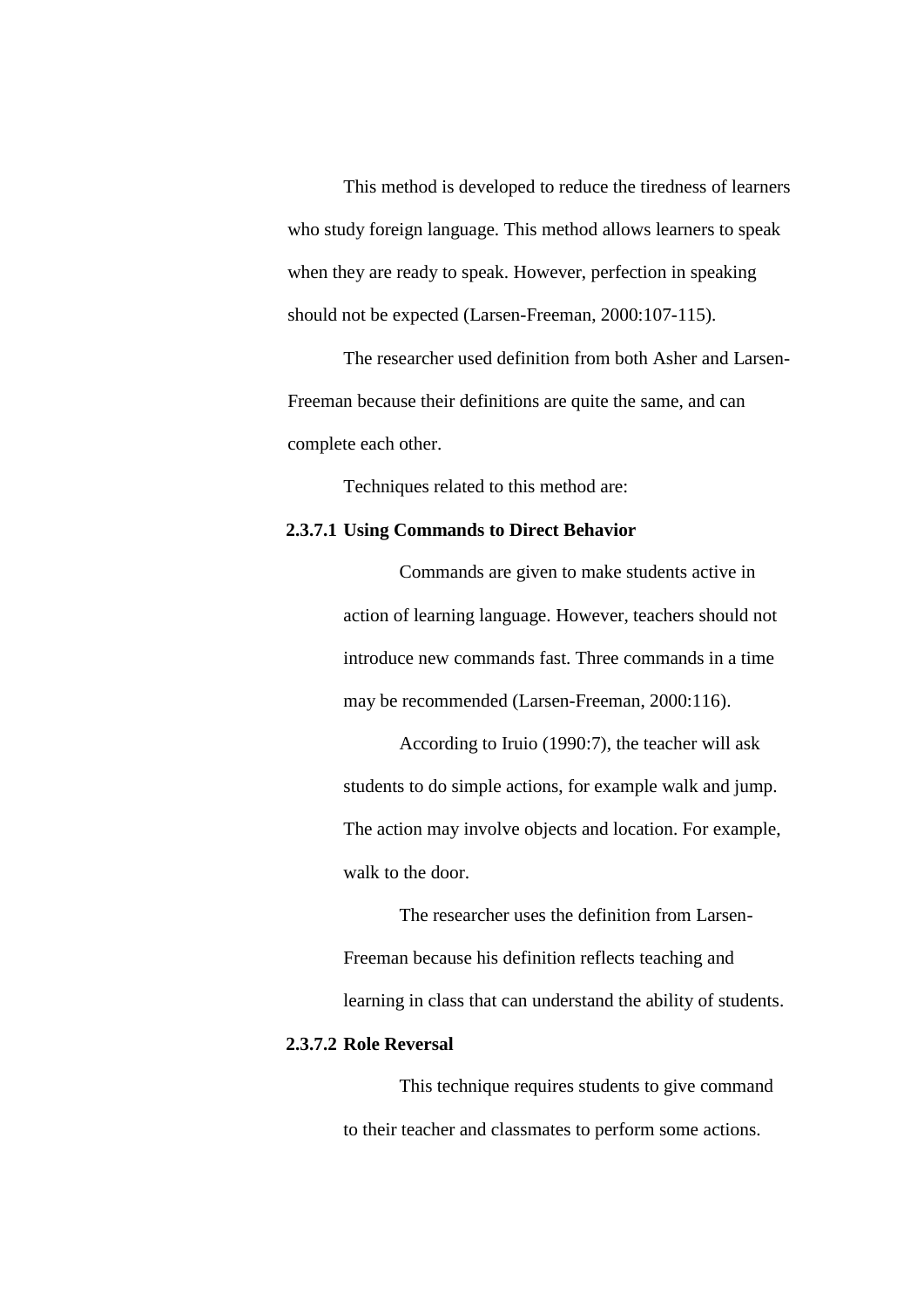However, teacher should not encourage students to speak when they are not ready (Larsen-Freeman, 2000:116).

According to Asher (1979:7), students command their teacher and classmates to perform some actions. Students will want to speak after ten to twenty hours of instruction, although some students may take longer.

The researcher used both definitions from Larsen-Freeman because the definitions are quite same, and reflect on role reversal process.

# **2.3.8 Communicative Language Teaching**

This method requires students to use language communicatively. Students use the language a great deal through communicative activities such as games, role plays, and problem solving tasks (Johnson and Morrow, 1981: 8).

Based on Nunan (1991:9-54), the characteristics of this technique is an emphasis on learning to communicate through interaction in the target language.

The researcher used the definition from both Nunan, and Johnson and Morrow because their definitions can complete each other, and can be a good way to be implemented in a classroom.

Techniques related to this method: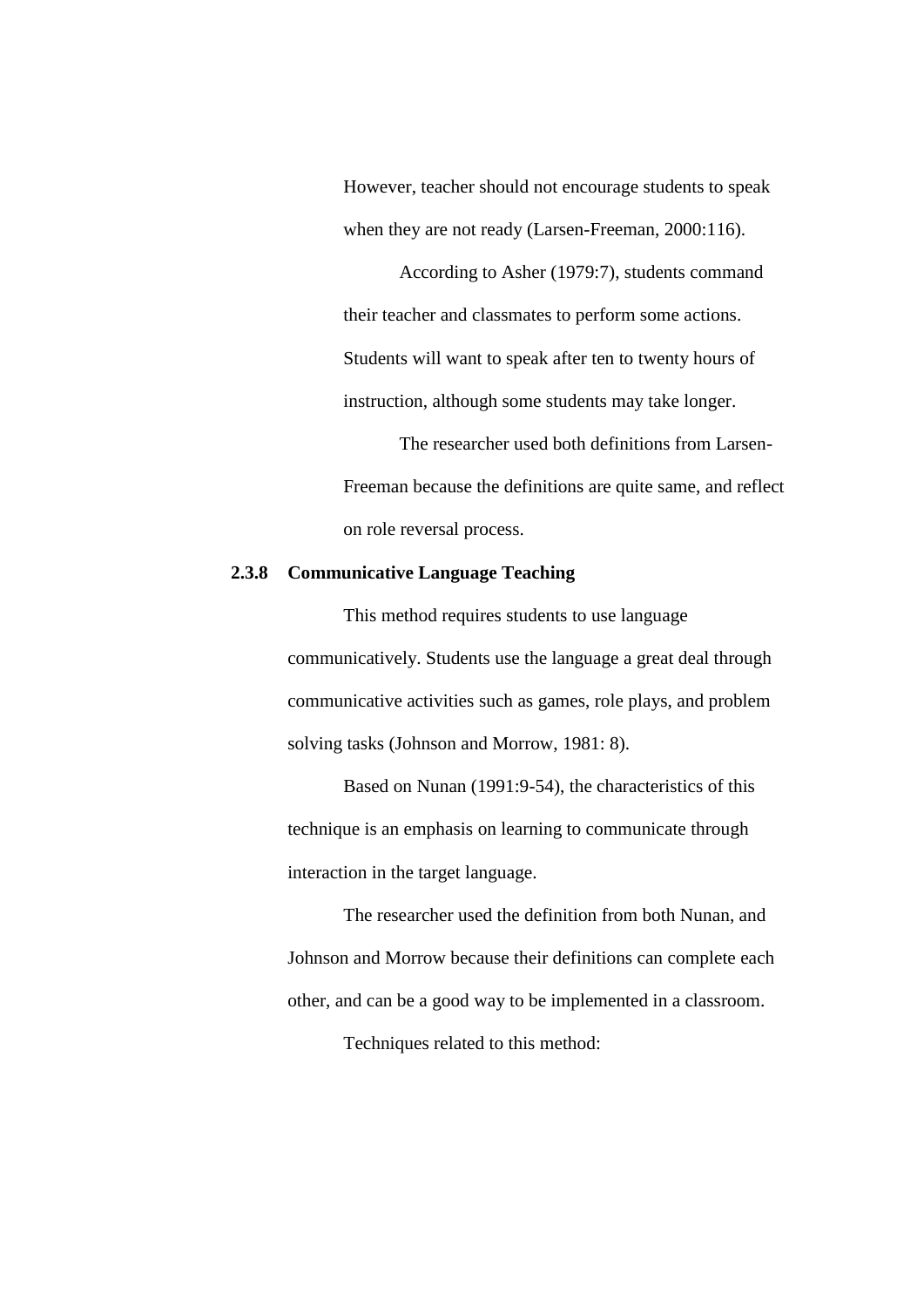### **2.3.8.1 Authentic Materials**

In this technique, a teacher uses a real material, such as real newspaper article. The teacher may also ask students to listen to a live radio or television broadcast (Larsen-Freeman, 2000:132-133).

There are several important points to consider when choosing authentic materials. Teachers should make sure that they have enough copies of the materials to be used so that each student can have a copy to use. It is best not to use material with too many pages, unless the pages are clearly numbered for easy reference (Kelly, Offner and Vorland, 2002).

The researcher used the definition from Larsen-Freeman because the definition is clear in giving the example of authentic material.

### **2.3.8.2 Language Games**

Students are given language games in order to make them active in their communication of the target language. Games are usually used frequently in this technique. Teachers should be creative to make students enjoy the activities (Larsen-Freeman, 2000:133-134).

The use of games can be a powerful language learning tool. The aim of all language games is for students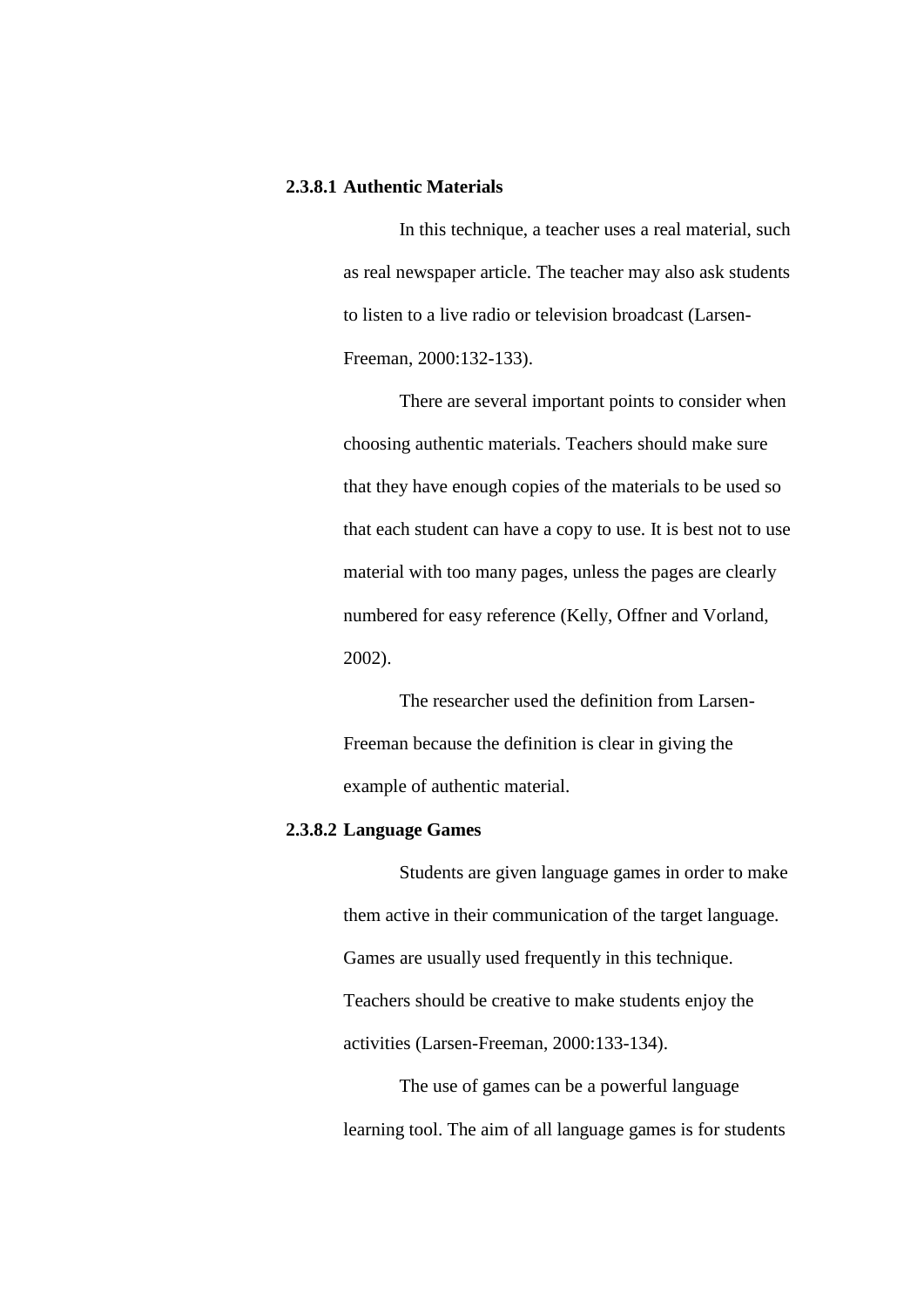to use the language. The competition in games gave students a natural opportunity to work together and communicate using English with each other (Chen, 2005:3).

The researcher used the definition from Chen because he gives the goal description in his definition.

#### **2.3.8.3 Picture Strip Story**

In this technique, a teacher teaches students using pictures as a media. For example, the teacher shows students a single picture. Students are asked to predict what is the next picture related to the first picture (Larsen-Freeman, 2000:134).

Students read or listen to the story to check if they were right, and thereby develop their reading or speaking skills. This in itself is an interesting and effective activity, but a lot more can be added to make it more fun, more challenging and ultimately more satisfying

# [\(www.matefl.com\)](http://www.matefl.com/)

### **2.4 Speaking Skill**

Speaking is an important skill for learners to be regarded. People who have a good spoken communication may converse with other people. Language learners need to recognize that speaking involves three areas of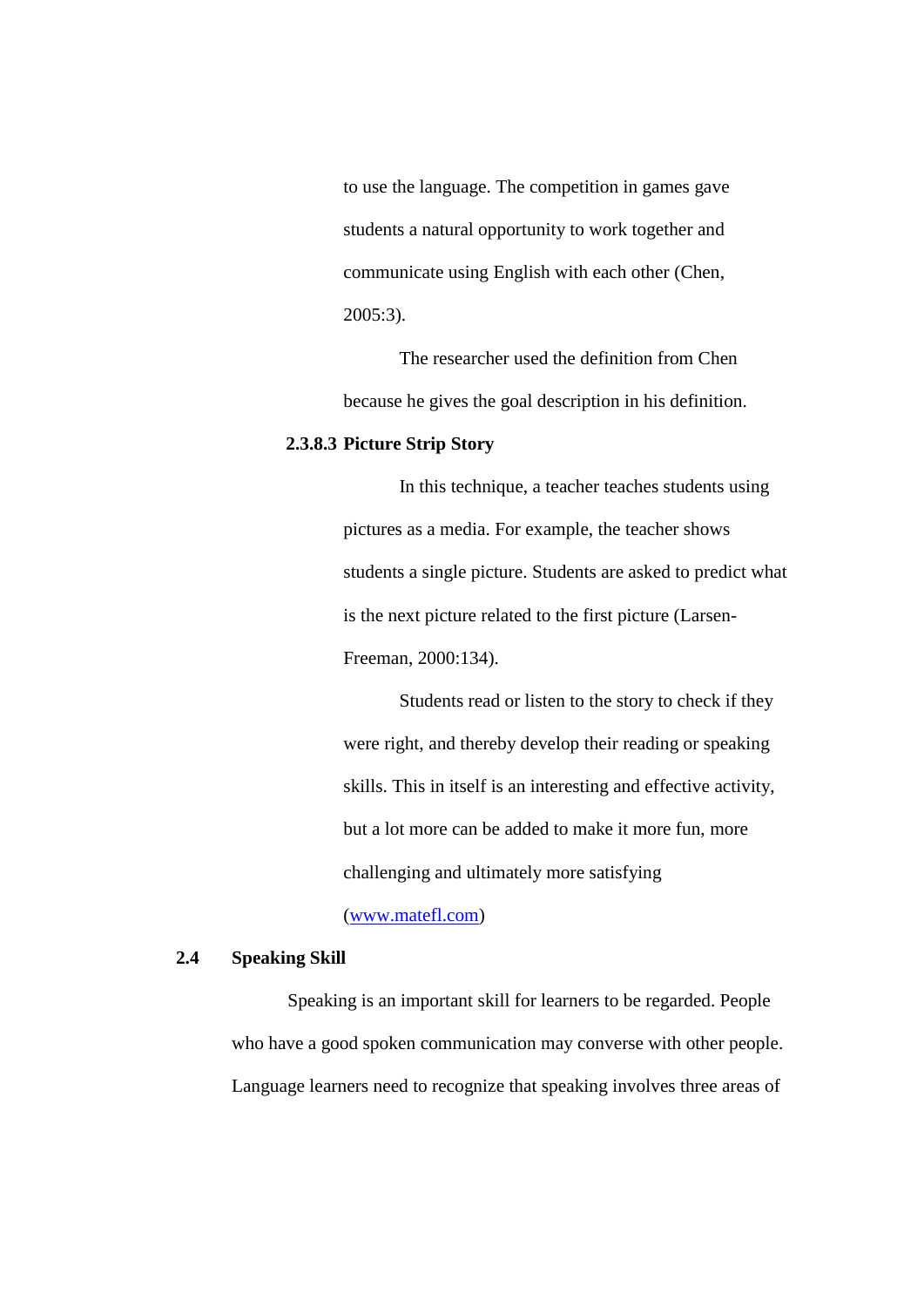knowledge; they are mechanics, functions, and social and cultural rules or norms.

Mechanics, consist of pronunciation, grammar, and vocabulary, use the right words in the right order with the correct pronunciation. While functions, consist of transaction and interaction, know when clarity of message is essential (transaction/information exchange) and when precise understanding is not required (interaction/relationship building). The last one is social and cultural rules and norms, consist of turn-taking, rate of speech, length of pauses between speakers, relative roles of participants), Understand how to take into account who is speaking to whom, in what circumstances, about what, and for what reason.

In the communicative model of language teaching, instructors help their students develop this body of knowledge by providing authentic practice that prepares students for real-life communication situations. They help their students develop the ability to produce grammatically correct, logically connected sentences that are appropriate to specific contexts, and to do so using acceptable (that is, comprehensible) pronunciation (Burkart, 1998).

### **2.4.2 Developing Speaking Activities**

Traditional classroom speaking practice often takes the form of drills in which one person asks a question and another gives an answer. The question and the answer are structured and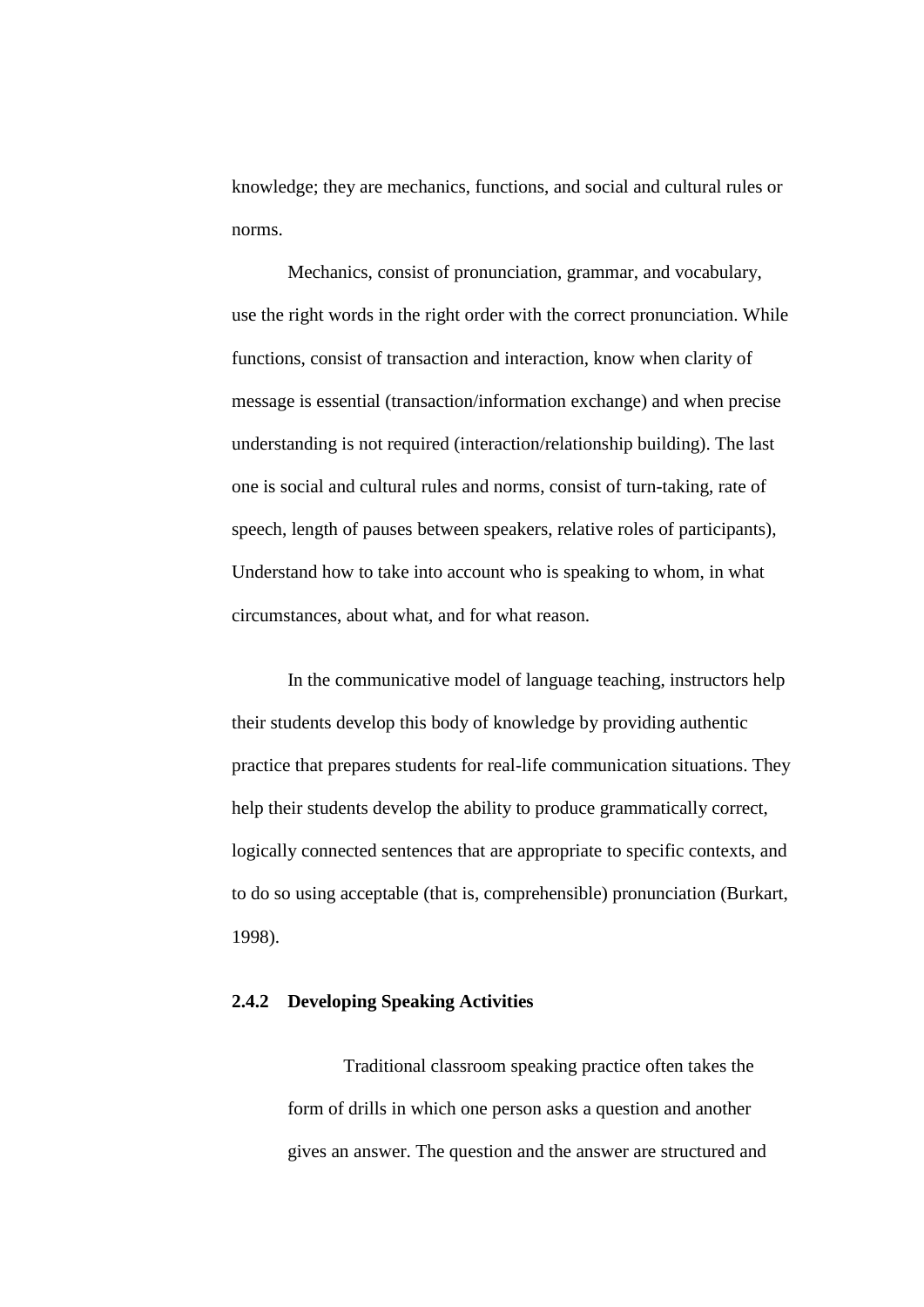predictable, and often there is only one correct, predetermined answer. The purpose of asking and answering the question is to demonstrate the ability to ask and answer the question.

In contrast, the purpose of real communication is to accomplish a task, such as conveying a telephone message, obtaining information, or expressing an opinion. In real communication, participants must manage uncertainty about what the other person will say. Authentic communication involves an information gap; each participant has information that the other does not have. In addition, to achieve their purpose, participants may have to clarify their meaning or ask for confirmation of their own understanding.

To create classroom speaking activities that will develop communicative competence, instructors need to incorporate a purpose and an information gap and allow for multiple forms of expression. However, quantity alone will not necessarily produce competent speakers. Instructors need to combine structured output activities, which allow for error correction and increased accuracy, with communicative output activities that give students opportunities to practice language use more freely (Burkart, 1998).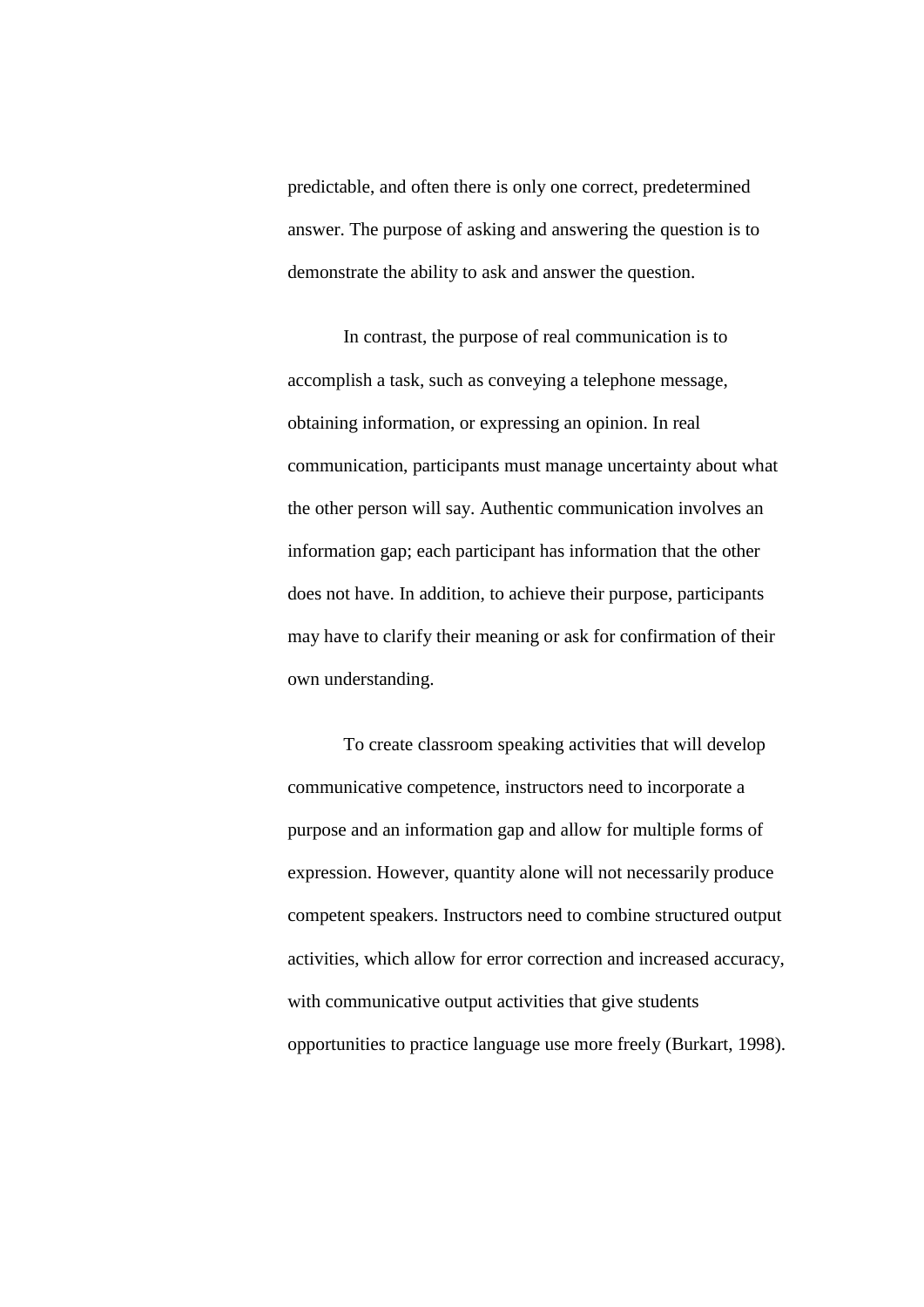### **2.5 International Standard Class**

There are three main factors for education strategy. One of them is international based class. International based class in Indonesia is known as SNBI (Sekolah Nasional Bertaraf Internasional) which definition is a class that is held with local curriculum but international quality. Most of International standard classes in Indonesia based on Singapore and Australia Curriculum.

This kind of class uses English as a main language. English is not only used in English lesson, but also Math, Chemistry, and so on. The class can be also called extension class because it provides high technology, such as laptop with dual core.

The target of the class is to prepare students to face globalization so that students are ready with global exchange. Another target is to prepare students to study abroad (WordPress.com).

Meanwhile, according to Aziz (2008), an International standard class is a class where business professionals, (what ever their origin) live in the "same culture", greet each other as equals and close deals in the same fashion.

The researcher uses the definition from WordPress.com, accessed on June 14, 2008 because the definition reflects on language learning and teaching.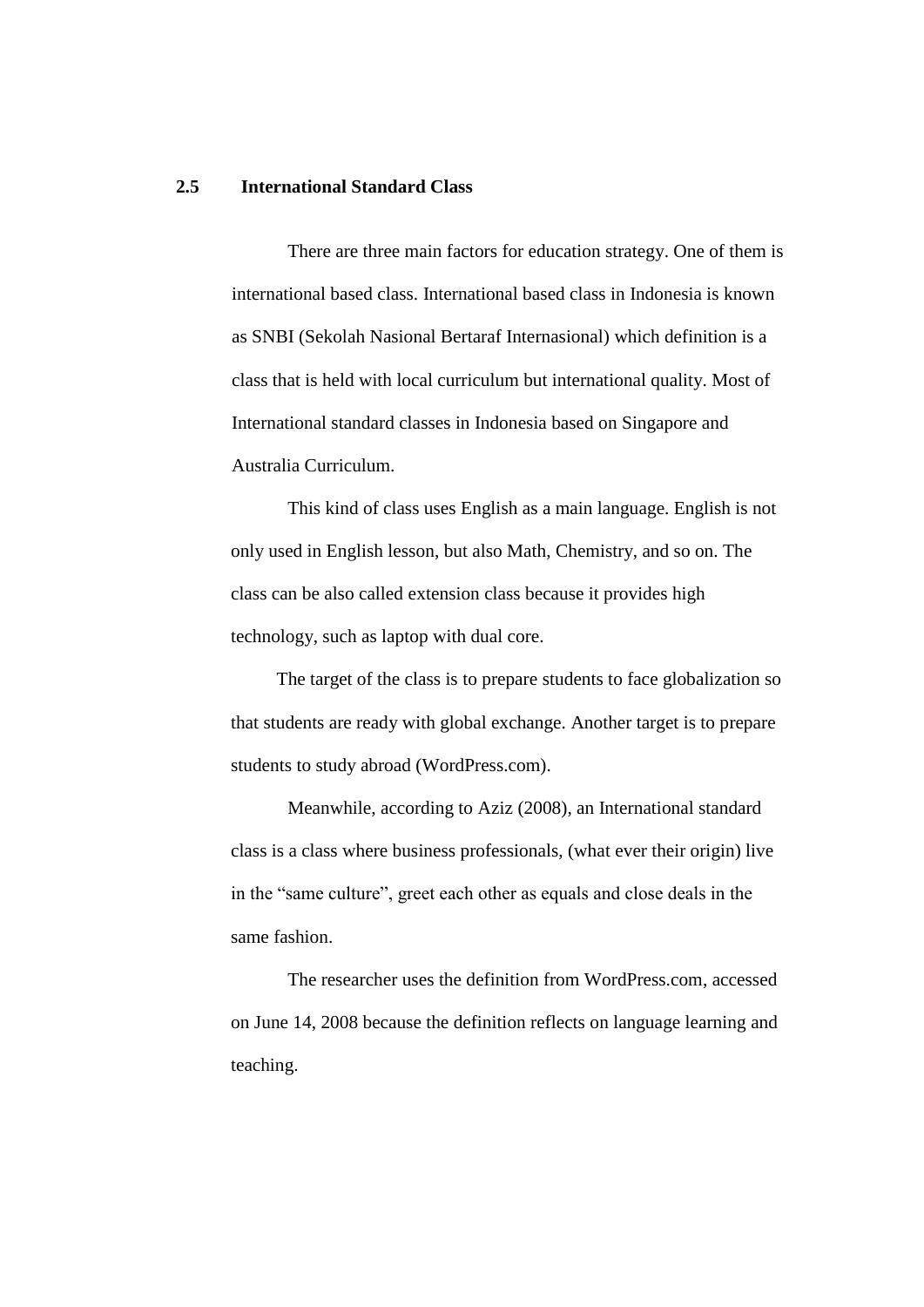# **2.6 Previous Studies**

In this chapter, the researcher summarized the previous studies about speaking teaching technique.

### **2.6.1 Teaching Conversation Strategies Through Pair-Taping**

In the study by Nancy Washburn (1996), she described that in pair-taping, learners play with learners; using conversation strategies, they are able to return serves and control the tempo of the game. In this way, they build up confidence to play with those on the next level. In addition, requiring learners to make tapes creates a genuine need for the strategies which the researcher show them, and allow the researcher to monitor their use. These selfgenerated and self- directed conversations give students a rare opportunity to experience themselves as successful English speakers, even though they are imperfect speakers. Furthermore, by using their own production as examples of successful English conversation strategies, learners are encouraged to learn from each other and from themselves. The end result is students who are empowered to take responsibility and control of their own English study and use.

# **2.6.2 Communicative Language Teaching in a Multimedia Language Lab**

In the study by Shih-Jen Huang (2000), he tends to explore how students adjust themselves in learning English with the aid of